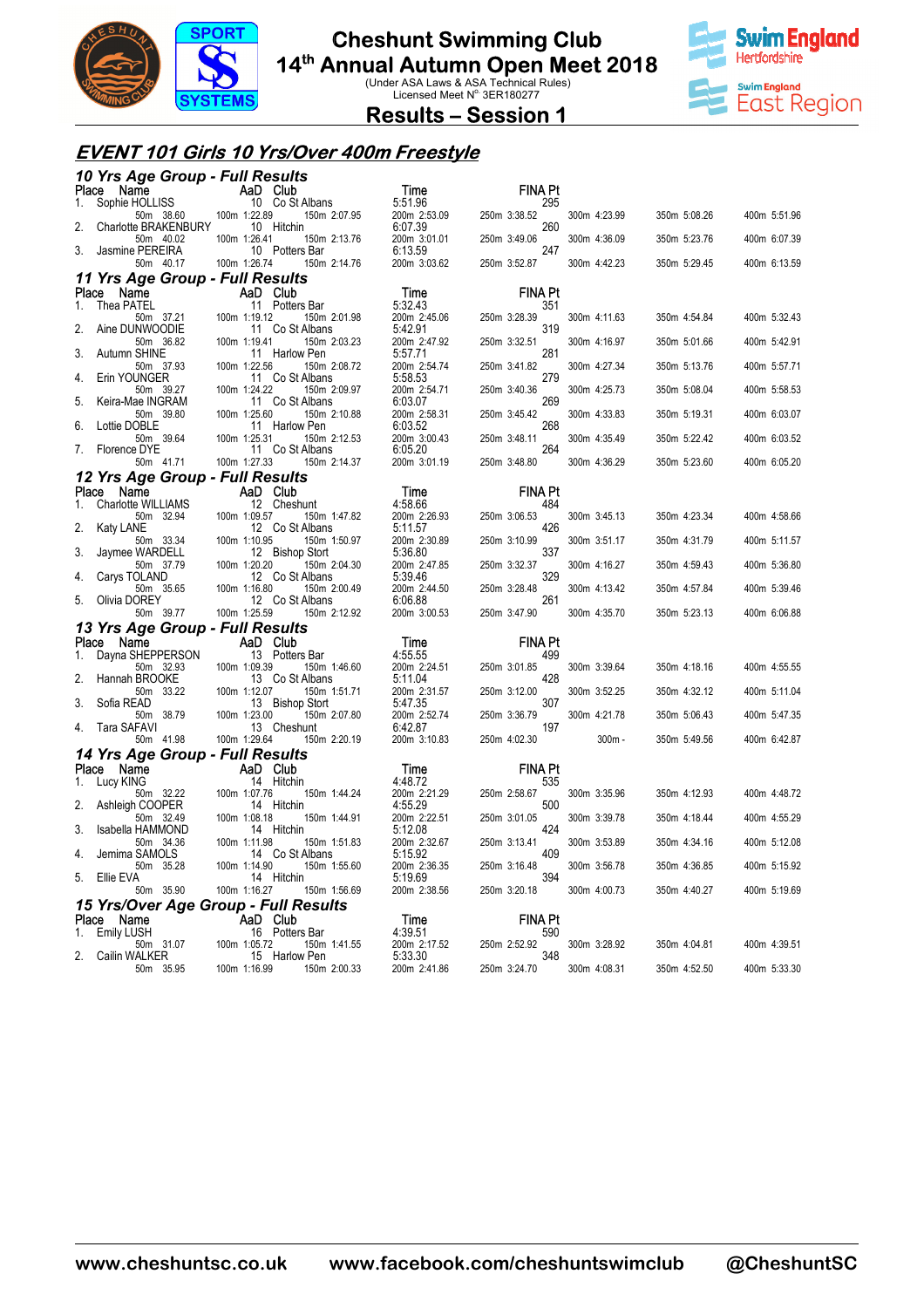

### **Cheshunt Swimming Club**

**14<sup>th</sup> Annual Autumn Open Meet 2018**<br>
Under ASA Laws & ASA Technical Rules)<br>
Licensed Meet N<sup>o.</sup> 3ER180277



**Results – Session 1** 

#### **EVENT 102 Boys 10 Yrs/Over 400m Freestyle**

|             |                                                                  | 10 Yrs Age Group - Full Results                                 |                                             |                            |              |              |              |
|-------------|------------------------------------------------------------------|-----------------------------------------------------------------|---------------------------------------------|----------------------------|--------------|--------------|--------------|
| Place Name  |                                                                  | <b>Ce Name</b><br>Danny FOREMAN<br>10 Potters Bar               | Time                                        | <b>FINA Pt</b>             |              |              |              |
| 1.<br>2.    | 50m 38.03                                                        | ا<br>100m 1:20.69<br>10<br>150m 2:03.86                         | 5:41.52<br>200m 2:47.84                     | 240<br>250m 3:32.08<br>206 | 300m 4:15.80 | 350m 4:59.70 | 400m 5:41.52 |
|             | Nathan MASSAM<br>50m 39.57                                       | 10 Co St Albans<br>100m 1:25.28<br>150m 2:11.46                 | 5:58.87<br>200m 2:56.02                     | 250m 3:43.46               | 300m 4:29.38 | 350m 5:15.81 | 400m 5:58.87 |
| 3.          | Oliver TOM<br>50m 39.82                                          | 10 Hoddesdon<br>100m 1:26.23<br>150m 2:14.22                    | 6:14.30<br>200m 3:02.70                     | 182<br>250m 3:51.98        | 300m 4:42.05 | 350m 5:29.86 | 400m 6:14.30 |
|             |                                                                  | 11 Yrs Age Group - Full Results                                 |                                             |                            |              |              |              |
| Place Name  | wo <b>Name Manuform Aap Club</b><br>Ethan HOWARD <b>Aap Club</b> |                                                                 | Time                                        | <b>FINA Pt</b>             |              |              |              |
| $1_{-}$     | 50m 35.29                                                        | 11 Potters Bar<br>100m 1:14.37<br>150m 1:54.33                  | 5:12.94<br>200m 2:34.49                     | 312<br>250m 3:14.64        | 300m 3:54.65 | 350m 4:34.12 | 400m 5:12.94 |
| 2.          | James GOURPINAR                                                  | 11 Harlow Pen                                                   | 5:29.17                                     | 268                        |              |              |              |
| 3.          | 50m 37.35<br>James RENTON                                        | 100m 1:19.46<br>150m 2:02.55<br>11 Potters Bar                  | 200m 2:46.53<br>5:36.61                     | 250m 3:29.39<br>250        | 300m 4:11.66 | 350m 4:52.71 | 400m 5:29.17 |
| 4.          | 50m 37.47<br>Oliver HUTCHINSON                                   | 100m 1:20.19<br>150m 2:04.31<br>11 Harlow Pen                   | 200m 2:47.93<br>6:13.51                     | 250m 3:31.82<br>183        | 300m 4:15.75 | 350m 4:57.91 | 400m 5:36.61 |
|             | 50m 41.74                                                        | 100m 1:30.20<br>150m 2:19.36                                    | 200m 3:07.25                                | 250m 3:55.68               | 300m 4:43.88 | 350m 5:30.03 | 400m 6:13.51 |
| 5.          | Luke MORLEY<br>50m 40.92                                         | 11 Hitchin<br>100m 1:28.25<br>150m 2:16.98                      | 6:16.39<br>200m 3:05.60                     | 179<br>250m -              | $300m -$     | 350m -       | 400m 6:16.39 |
| 6.          | Joshua HUTCHINSON                                                | 11 Harlow Pen                                                   | 6:30.99                                     | 159                        |              |              |              |
| 7.          | 50m 42.04<br>Sammy KEENS                                         | 100m 1:30.66<br>150m 2:20.12<br>11 Hoddesdon                    | 200m 3:10.67<br>6:32.30                     | 250m 4:02.37<br>158        | 300m 4:53.36 | 350m 5:44.08 | 400m 6:30.99 |
|             | 50m 42.77<br>Yun LEE                                             | 100m 1:31.62<br>150m 2:19.86                                    | 200m 3:11.10                                | 250m 4:01.73<br>140        | 300m 4:55.04 | 350m 5:46.57 | 400m 6:32.30 |
| 8.          | 50m 43.67                                                        | 11 Harlow Pen<br>100m 1:35.05<br>150m 2:27.13                   | 6:48.53<br>200m 3:20.22                     | 250m 4:14.33               | 300m 5:06.86 | 350m 5:59.74 | 400m 6:48.53 |
|             |                                                                  | 12 Yrs Age Group - Full Results                                 |                                             |                            |              |              |              |
| Place<br>1. | Name<br>Jago DERRINGTON                                          | AaD Club<br>12 Bishop Stort                                     | Time<br>5:01.89                             | <b>FINA Pt</b><br>347      |              |              |              |
|             | 50m 35.10                                                        | 100m 1:13.41<br>150m 1:51.73                                    | 200m 2:30.01                                | 250m 3:08.25               | 300m 3:46.89 | 350m 4:25.34 | 400m 5:01.89 |
| 2.          | Jake MOORE<br>50m 35.82                                          | 12 Potters Bar<br>100m 1:15.07<br>150m 1:55.65                  | 5:09.36<br>200m 2:36.71                     | 322<br>250m 3:16.71        | 300m 3:56.23 | 350m 4:33.89 | 400m 5:09.36 |
| 2.          | Daniel HOLLISS                                                   | 12 Co St Albans                                                 | 5:09.36                                     | 322                        |              |              |              |
| 4.          | 50m 34.64<br>Fergus REID                                         | 100m 1:12.98<br>150m 1:52.19<br>12 Co St Albans                 | 200m 2:31.74<br>5:16.41                     | 250m 3:11.49<br>301        | 300m 3:51.44 | 350m 4:31.51 | 400m 5:09.36 |
| 5.          | 50m 34.31<br>Oliver MANN                                         | 100m 1:13.34<br>150m 1:53.18<br>12 Co St Albans                 | 200m 2:33.78<br>5:29.13                     | 250m 3:15.68<br>268        | 300m 3:57.15 | 350m 4:37.82 | 400m 5:16.41 |
| 6.          | 50m 36.85<br>David BADCOCK                                       | 100m 1:18.98<br>150m 2:01.24<br>12 Bishop Stort                 | 200m 2:44.88<br>5:48.42                     | 250m 3:26.92<br>226        | 300m 4:10.03 | 350m 4:51.46 | 400m 5:29.13 |
|             | 50m 37.78                                                        | 100m 1:20.70<br>150m 2:05.27                                    | 200m 2:50.13                                | 250m 3:35.13               | 300m 4:20.15 | 350m 5:04.09 | 400m 5:48.42 |
| 7.          | Harry EAGLE<br>50m 42.59                                         | 12 Bishop Stort<br>100m 1:31.15<br>150m 2:21.27                 | 6:31.18<br>200m 3:11.92                     | 159<br>250m 4:01.86        | 300m 4:52.66 | 350m 5:42.64 | 400m 6:31.18 |
|             |                                                                  | 13 Yrs Age Group - Full Results                                 |                                             |                            |              |              |              |
| Place Name  |                                                                  | <b>Example 2</b> AaD Club                                       | Time                                        | <b>FINA Pt</b>             |              |              |              |
| 1.          | James COLEMAN<br>50m 31.81                                       | 13 Co St Albans<br>100m 1:08.40<br>150m 1:47.53                 | 5:10.42<br>200m 2:27.51                     | 319<br>250m 3:07.80        | 300m 3:48.84 | 350m 4:30.52 | 400m 5:10.42 |
| 2.          | Ethan IVELAW-CHAPMAN<br>50m 33.82                                | 13 Co St Albans<br>100m 1:12.26<br>150m 1:52.14                 | 5:12.76<br>200m 2:32.75                     | 312<br>250m 3:13.50        | 300m 3:54.38 | 350m 4:35.25 | 400m 5:12.76 |
| 3.          | Rowan MILLER                                                     | 13 Hitchin                                                      | 5:23.47                                     | 282                        |              |              |              |
| 4.          | $50m -$<br>Ethan RYAN                                            | 150m -<br>100m -<br>13 Harlow Pen                               | $200m -$<br>5:28.25                         | 250m -<br>270              | $300m -$     | 350m 4:47.03 | 400m 5:23.47 |
|             | 50m 37.00                                                        | 100m 1:17.36<br>150m 2:00.26                                    | 200m 2:42.88                                | 250m 3:27.15               | 300m 4:10.40 | 350m 4:50.91 | 400m 5:28.25 |
| Place Name  |                                                                  | 14 Yrs Age Group - Full Results<br><b>Example 2018</b> AaD Club | Time                                        | <b>FINA Pt</b>             |              |              |              |
|             | 1. Jean ESTERHUYSEN                                              | 14 Co St Albans                                                 | 5:41.38                                     | 240                        |              |              |              |
|             | 50m 36.78 100m 1:18.72                                           | 150m 2:02.08                                                    | 200m 2:45.71                                | 250m 3:30.25               | 300m 4:15.06 | 350m 4:59.01 | 400m 5:41.38 |
| Place Name  |                                                                  | 15 Yrs/Over Age Group - Full Results                            | Time                                        | <b>FINA Pt</b>             |              |              |              |
|             | Callum WOLLASTON                                                 | <b>Aap United April 17</b> Cheshunt                             | <b>Time</b><br>4:15.48<br>200m 2:05.07 250m | 573                        |              |              |              |
| 2.          | 50m 27.72<br>Jack PYM                                            | 100m 59.19<br>150m 1:31.57<br>15 Cheshunt                       | 5:28.05                                     | 250m 2:38.06<br>270        | 300m 3:11.16 | 350m 3:43.99 | 400m 4:15.48 |
|             | 50m 37.38                                                        | 100m 1:16.61<br>150m 1:58.74                                    | 200m 3:23.77                                | 250m 4:06.67               | 300m 4:48.68 | 350m 5:28.07 | 400m 5:28.05 |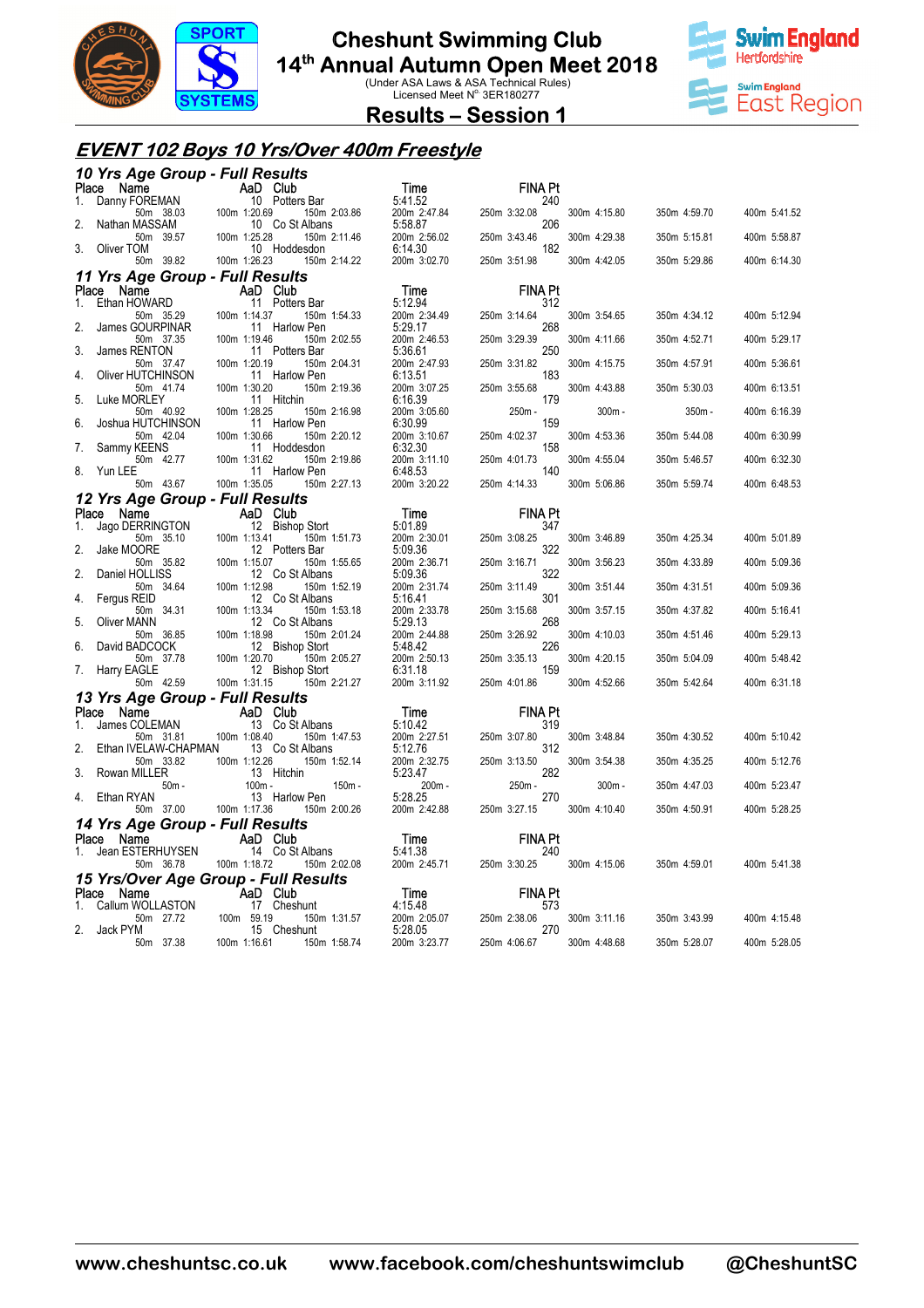



**Results – Session 1** 

#### **EVENT 103 Girls 09 Yrs/Over 100m Butterfly**

| 10 Yrs Age Group - Full Results      |          |                     |         |                |       |
|--------------------------------------|----------|---------------------|---------|----------------|-------|
| Name<br>Place                        |          | AaD Club            | Time    | <b>FINA Pt</b> | 50    |
| Kallie JACKSON                       | 10       | Harlow Pen          | 1:31.82 | 210            | 40.10 |
| 2.<br>Grace BILANTZ                  | 10       | Co St Albans        | 1:44.84 | 141            | 44.68 |
| 3.<br>Emily JOHNSON                  |          | 10 Co St Albans     | 2:00.76 | 92             | 56.63 |
| 11 Yrs Age Group - Full Results      |          |                     |         |                |       |
| Place<br>Name                        | AaD      | Club                | Time    | <b>FINA Pt</b> | 50    |
| Lilly-Mae KILBEY<br>1.               | 11       | Harlow Pen          | 1:25.58 | 259            | 38.49 |
| 2.<br>Thea PATEL                     | 11       | Potters Bar         | 1:29.91 | 224            | 40.82 |
| 3.<br>Alice LONGMAN                  | 11       | <b>Bishop Stort</b> | 1:31.01 | 216            | 40.46 |
| 4.<br>Ava BLACK                      | 11       | Co St Albans        | 1:36.68 | 180            | 44.11 |
| Mako FARRINGTON<br>5.                | 11       | Hitchin             | 1:51.56 | 117            | 52.39 |
| 12 Yrs Age Group - Full Results      |          |                     |         |                |       |
| Name<br>Place                        |          | AaD Club            | Time    | <b>FINA Pt</b> | 50    |
| Grace MASON<br>1.                    |          | 12 Bishop Stort     | 1:25.78 | 258            | 39.25 |
| Carys TOLAND                         |          | 12 Co St Albans     | 1:26.36 | 252            | 38.83 |
| $\frac{2}{3}$ .<br>Emily CAIRNCROSS  | 12       | Hitchin             | 1:26.49 | 251            | 40.26 |
| 4.<br>Olivia DOREY                   |          | 12 Co St Albans     | 1:45.67 | 138            | 50.51 |
| 13 Yrs Age Group - Full Results      |          |                     |         |                |       |
| Name<br>Place                        | AaD      | Club                | Time    | <b>FINA Pt</b> | 50    |
| Olivia KAVANAGH<br>1.                |          | 13 Potters Bar      | 1:20.30 | 314            | 36.95 |
| 2.<br>Jasmine BRAKENBURY             |          | 13 Hitchin          | 1:24.39 | 270            | 38.05 |
| Tara SAFAVI                          | 13       | Cheshunt            | DQ 8.2  |                |       |
| 14 Yrs Age Group - Full Results      |          |                     |         |                |       |
| Place Name                           | AaD Club |                     | Time    | <b>FINA Pt</b> | 50    |
| Freya HARWOOD                        | 14       | Hitchin             | 1:09.93 | 476            | 32.59 |
| 2.<br>Amy WOOLLARD                   | 14       | Hitchin             | 1:46.95 | 133            | 48.82 |
| 15 Yrs/Over Age Group - Full Results |          |                     |         |                |       |
| Name<br>Place                        | AaD Club |                     | Time    | <b>FINA Pt</b> | 50    |
| Abigail ROCK<br>1.                   |          | 15 Potters Bar      | 1:19.25 | 327            | 36.65 |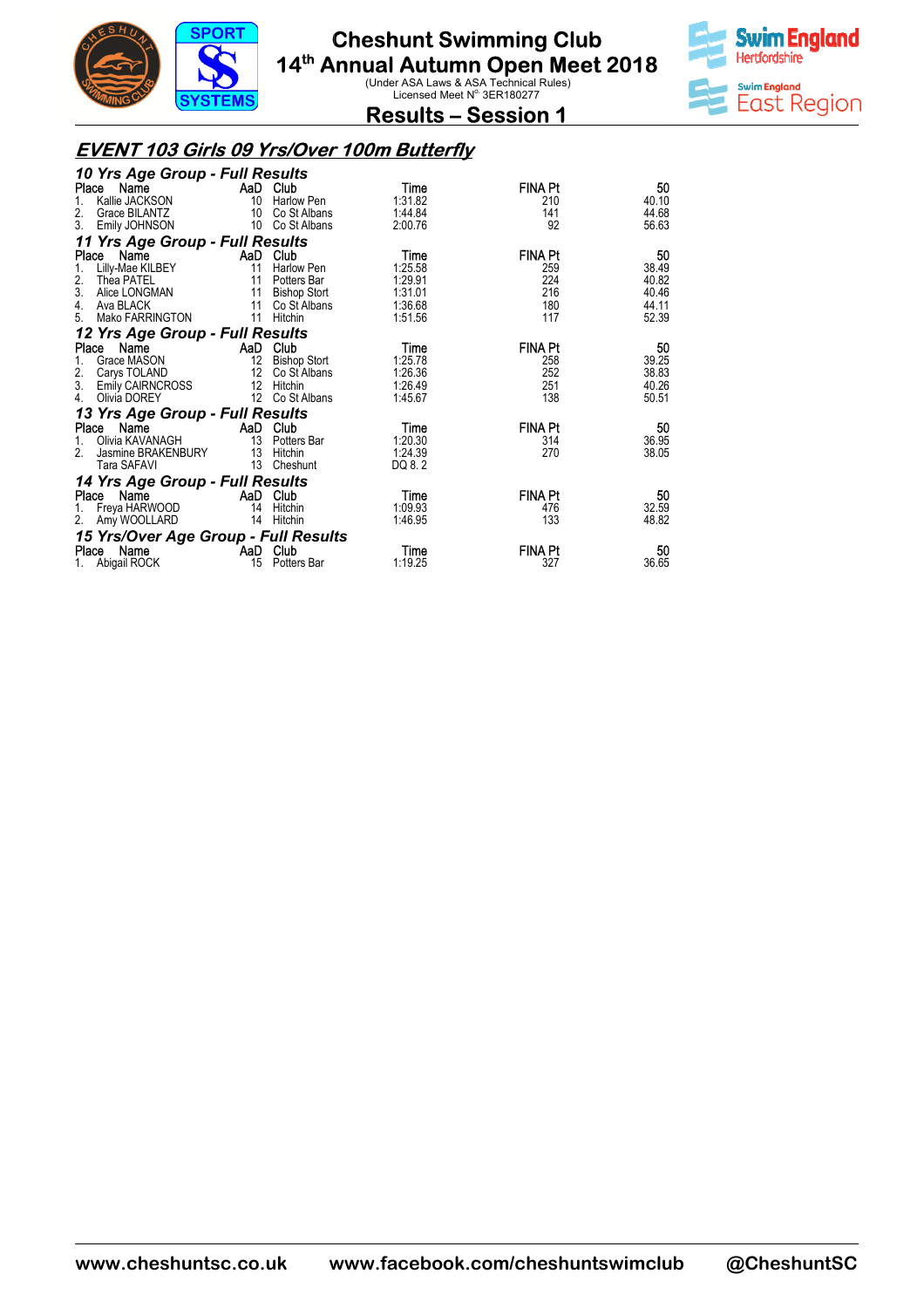



**Results – Session 1** 

### **EVENT 104 Boys 09 Yrs/Over 100m Butterfly**

| 10 Yrs Age Group - Full Results            |          |                   |         |                |       |
|--------------------------------------------|----------|-------------------|---------|----------------|-------|
| Name<br>Place                              | AaD Club |                   | Time    | FINA Pt        | 50    |
| 1.<br>Thomas MOODY                         |          | 10 Harlow Pen     | 1:37.43 | 120            | 44.09 |
| 11 Yrs Age Group - Full Results            |          |                   |         |                |       |
| Place<br>Name<br><b>Example 2</b> AaD Club |          |                   | Time    | <b>FINA Pt</b> | 50    |
| Ethan HOWARD                               | 11       | Potters Bar       | 1:17.19 | 241            | 35.65 |
| 2.<br>Archie RANN                          | 11       | Ware              | 1:20.11 | 216            | 36.25 |
| 3.<br>William WHITE                        | 11       | Harlow Pen        | 1:20.50 | 213            | 37.26 |
| Oscar HOLLINGSWORTH<br>4.                  | 11       | Co St Albans      | 1:33.31 | 136            | 40.64 |
| Charlie KNIGHT                             | 11       | Co St Albans      | DQ 8.3  |                |       |
| 12 Yrs Age Group - Full Results            |          |                   |         |                |       |
| Place<br>Name                              | AaD Club |                   | Time    | <b>FINA Pt</b> | 50    |
| Henry ROBERTS<br>1.                        | 12       | Hertford          | 1:23.07 | 193            | 37.72 |
| 2.<br>Callum COX                           | 12       | Ware              | 1:23.48 | 191            | 36.54 |
| 3.<br>Alexander FEENEY                     |          | 12 Potters Bar    | 1:25.60 | 177            | 37.76 |
| 4.<br>Glennon LEE                          |          | 12 Harlow Pen     | 1:29.02 | 157            | 40.72 |
| 5.<br><b>Fergal BARRY</b>                  |          | 12 Bishop Stort   | 1:36.69 | 122            | 43.61 |
| 13 Yrs Age Group - Full Results            |          |                   |         |                |       |
| Name<br>Place                              | AaD      | Club              | Time    | <b>FINA Pt</b> | 50    |
| <b>Jack BARNARD</b>                        |          | 13 Potters Bar    | 1:16.84 | 244            | 35.83 |
| 2.<br>Charlie STANBURY                     | 13       | Potters Bar       | 1:20.92 | 209            | 36.36 |
| 3.<br>Jake EVANS                           | 13       | Cheshunt          | 1:23.64 | 189            | 36.59 |
| 4.<br>Ethan MAY                            |          | 13 Harlow Pen     | 1:26.30 | 172            | 38.68 |
| <b>Jack BIRTWISTLE</b><br>5.               |          | 13 Co St Albans   | 1:27.71 | 164            | 38.75 |
| 14 Yrs Age Group - Full Results            |          |                   |         |                |       |
| Place<br>Name                              |          | AaD Club          | Time    | <b>FINA Pt</b> | 50    |
| Tyler JACKSON                              | 14       | Harlow Pen        | 1:08.67 | 343            | 31.25 |
| Max MCAULIFFE<br>2.                        | 14       | <b>Harlow Pen</b> | 1:11.75 | 300            | 31.34 |
| 15 Yrs/Over Age Group - Full Results       |          |                   |         |                |       |
| Name<br>Place                              | AaD Club |                   | Time    | <b>FINA Pt</b> | 50    |
| Adam MARTIN<br>1.                          |          | 18 Potters Bar    | 1:00.03 | 513            | 27.39 |
| Joseph QUELCH                              | 15       | Harlow Pen        | 1:08.32 | 348            | 31.64 |
| $\frac{2}{3}$<br><b>Jack PRENTICE</b>      |          | 15 Harlow Pen     | 1:20.88 | 210            | 38.15 |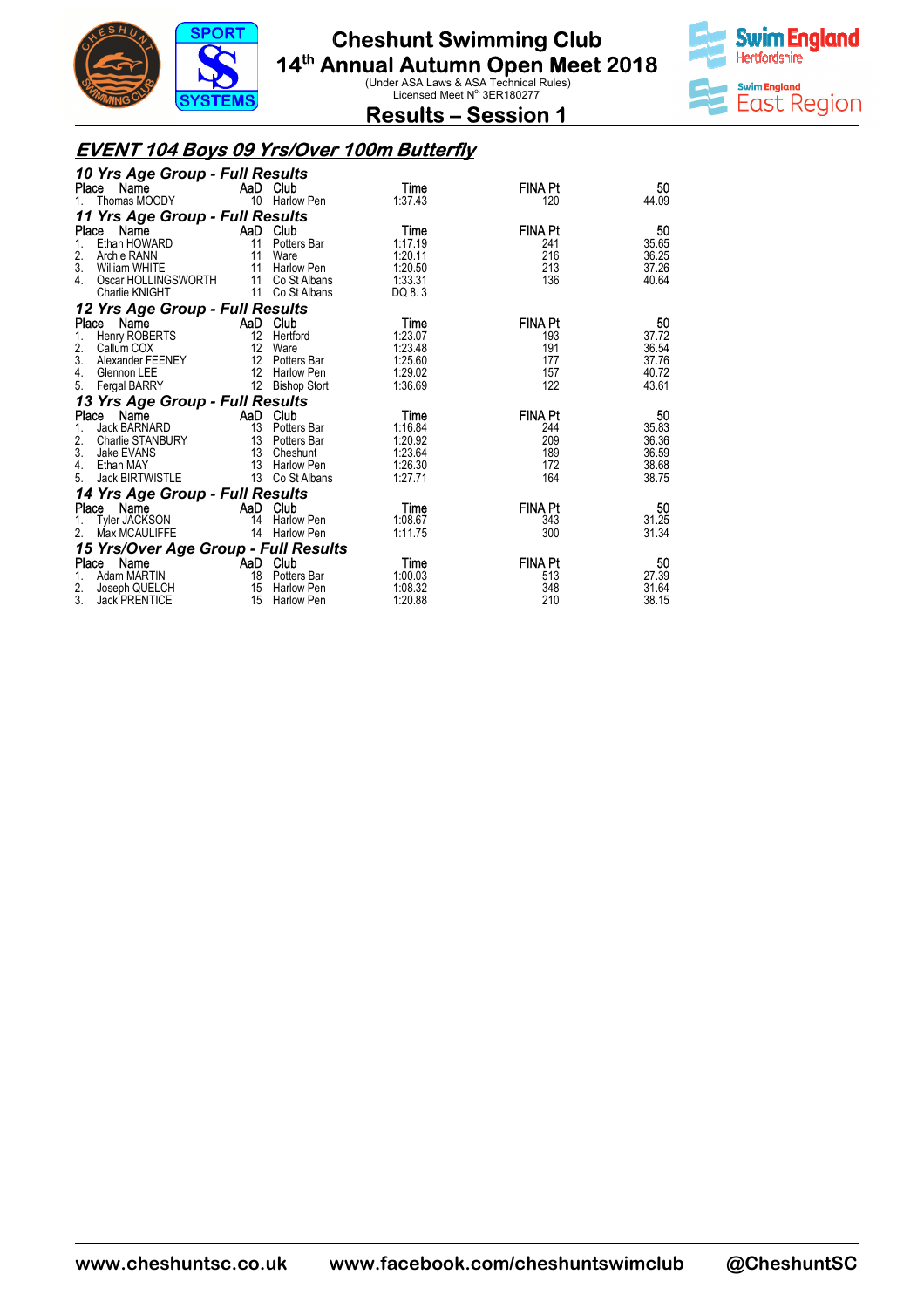



**Results – Session 1** 

#### **EVENT 105 Girls 09 Yrs/Over 50m Backstroke**

|          |                                                                                                                                                                                                                                                           |          |                                            |                | FINA Pt               |
|----------|-----------------------------------------------------------------------------------------------------------------------------------------------------------------------------------------------------------------------------------------------------------|----------|--------------------------------------------|----------------|-----------------------|
|          |                                                                                                                                                                                                                                                           |          |                                            |                | 180<br>165            |
|          |                                                                                                                                                                                                                                                           |          |                                            |                | 160                   |
|          |                                                                                                                                                                                                                                                           |          |                                            |                | 115                   |
|          |                                                                                                                                                                                                                                                           |          |                                            |                | 109                   |
|          |                                                                                                                                                                                                                                                           |          |                                            |                | 107                   |
|          |                                                                                                                                                                                                                                                           |          |                                            |                | 102                   |
|          |                                                                                                                                                                                                                                                           |          |                                            |                | 101<br>95             |
|          |                                                                                                                                                                                                                                                           |          |                                            |                |                       |
|          |                                                                                                                                                                                                                                                           |          |                                            |                |                       |
|          |                                                                                                                                                                                                                                                           |          |                                            |                |                       |
|          |                                                                                                                                                                                                                                                           |          |                                            |                | <b>FINA Pt</b>        |
|          |                                                                                                                                                                                                                                                           |          |                                            |                | 280                   |
|          |                                                                                                                                                                                                                                                           |          |                                            |                | 261<br>213            |
|          |                                                                                                                                                                                                                                                           |          |                                            |                | 211                   |
|          |                                                                                                                                                                                                                                                           |          |                                            |                | 209                   |
|          |                                                                                                                                                                                                                                                           |          |                                            |                | 195                   |
|          |                                                                                                                                                                                                                                                           |          |                                            |                | 180                   |
|          |                                                                                                                                                                                                                                                           |          |                                            |                | 176<br>175            |
|          |                                                                                                                                                                                                                                                           |          |                                            |                | 172                   |
|          |                                                                                                                                                                                                                                                           |          |                                            |                | 169                   |
|          |                                                                                                                                                                                                                                                           |          |                                            |                | 161                   |
|          |                                                                                                                                                                                                                                                           |          |                                            |                | 157                   |
|          |                                                                                                                                                                                                                                                           |          |                                            |                | 157                   |
|          |                                                                                                                                                                                                                                                           |          |                                            |                | 156<br>124            |
|          |                                                                                                                                                                                                                                                           |          |                                            |                | 124                   |
|          |                                                                                                                                                                                                                                                           |          |                                            |                | 118                   |
|          |                                                                                                                                                                                                                                                           |          |                                            |                | 117                   |
|          |                                                                                                                                                                                                                                                           |          |                                            |                | 99                    |
|          |                                                                                                                                                                                                                                                           |          |                                            |                | 80                    |
|          |                                                                                                                                                                                                                                                           |          |                                            |                |                       |
|          |                                                                                                                                                                                                                                                           |          |                                            |                |                       |
|          |                                                                                                                                                                                                                                                           |          |                                            |                |                       |
|          | <b>09 Yrs Age Group - Full Results</b><br>Place a Name Costalbans<br>1. Isla BLACK<br>2. Emily SHARP<br>4. Bused Costalbans<br>4. 29 Costalbans<br>4. 2010<br>6. Stalking HOWES<br>6. Bused MACONALD-WILLI<br>6. Maximid MANOVA<br>4. Matilda HOWES<br>6. |          |                                            |                | <b>FINA Pt</b><br>279 |
|          |                                                                                                                                                                                                                                                           |          |                                            |                | 261                   |
|          |                                                                                                                                                                                                                                                           |          |                                            |                | 239                   |
|          |                                                                                                                                                                                                                                                           |          |                                            |                | 237                   |
|          |                                                                                                                                                                                                                                                           |          |                                            |                | 236                   |
|          |                                                                                                                                                                                                                                                           |          |                                            |                | 231                   |
|          |                                                                                                                                                                                                                                                           |          |                                            |                | 229<br>209            |
|          |                                                                                                                                                                                                                                                           |          |                                            |                | 205                   |
|          |                                                                                                                                                                                                                                                           |          |                                            |                | 200                   |
|          |                                                                                                                                                                                                                                                           |          |                                            |                | 171                   |
|          |                                                                                                                                                                                                                                                           |          |                                            |                | 170                   |
|          |                                                                                                                                                                                                                                                           |          |                                            |                | 161<br>157            |
|          |                                                                                                                                                                                                                                                           |          |                                            |                | 114                   |
|          |                                                                                                                                                                                                                                                           |          |                                            |                |                       |
|          | Eva MACRAE 10 Hertford DQ 6.4<br>11 Yrs Age Group - Full Results<br>1. Florence DYE 1. OS Albans<br>1. Enerne MALAR-BOND 11 Go St Albans<br>3. Lottie DOBLE 11 Harlow Pen<br>4. Alice LONGMAN 11 Bishop Stort 41.32<br>4. Alice LONGMAN 11<br>Daisy HOWES |          | 11 Co St Albans                            | DQ 4.4         |                       |
|          | 12 Yrs Age Group - Full Results                                                                                                                                                                                                                           |          |                                            |                |                       |
| Place    | Name                                                                                                                                                                                                                                                      |          | AaD Club                                   | Time           | FINA Pt               |
| 1.<br>1. | Lauren GORE<br>Lilian OPIYO                                                                                                                                                                                                                               | 12<br>12 | <b>Bishop Stort</b>                        | 37.33          | 325<br>325            |
| 3.       | Jaymee WARDELL                                                                                                                                                                                                                                            | 12       | <b>Bishop Stort</b><br><b>Bishop Stort</b> | 37.33<br>37.98 | 308                   |
| 4.       | Meisha TREND-EVANS                                                                                                                                                                                                                                        | 12       | <b>Bishop Stort</b>                        | 38.04          | 307                   |
| 5.       | Leanne SUO-SAUNDERS                                                                                                                                                                                                                                       | 12       | <b>Bishop Stort</b>                        | 39.63          | 271                   |
| 6.       | Alexdrina ROBERTS                                                                                                                                                                                                                                         | 12       | Harlow Pen                                 | 40.31          | 258                   |
| 7.       | Victoria HUTCHINS                                                                                                                                                                                                                                         | 12<br>12 | Ware                                       | 41.74          | 232                   |
| 8.<br>9. | Pippa SAMOLS<br>Alice FIELD                                                                                                                                                                                                                               | 12       | Co St Albans<br>Ware                       | 41.99<br>42.13 | 228<br>226            |
|          | 10. Ashlee WILLETT                                                                                                                                                                                                                                        | 12       | Cheshunt                                   | 42.26          | 224                   |
|          | 11. Olivia DOREY                                                                                                                                                                                                                                          | 12       | Co St Albans                               | 43.56          | 204                   |
|          | 12. Elizabeth TAN                                                                                                                                                                                                                                         | 12       | Co St Albans                               | 43.74          | 202                   |
|          | 13. Diara ZEQIRI<br>14. Erica PETER                                                                                                                                                                                                                       | 12<br>12 | Hoddesdon<br>Hitchin                       | 43.96<br>45.15 | 199<br>183            |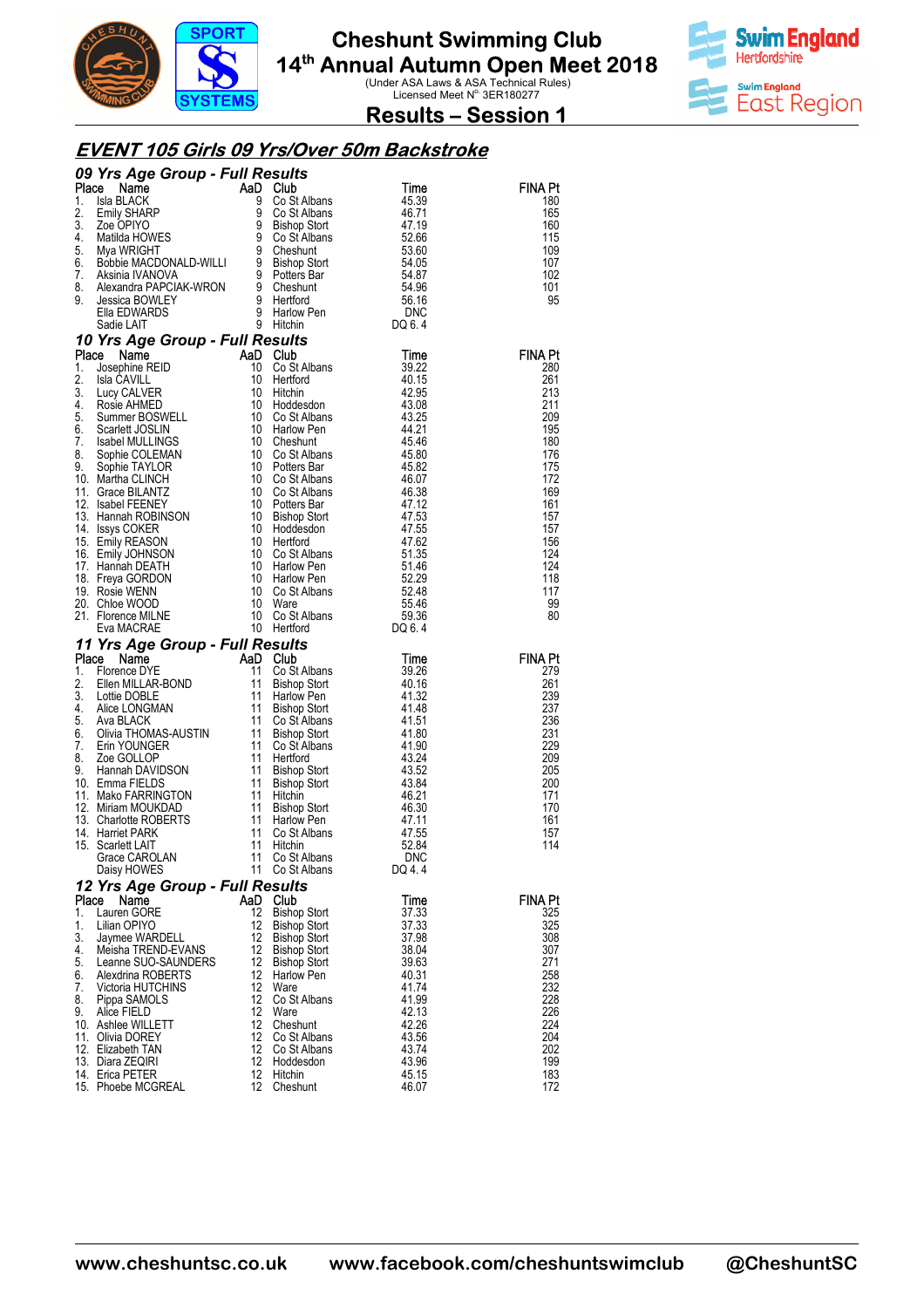

**Results – Session 1** 



|       | 13 Yrs Age Group - Full Results      |    |                     |        |                |
|-------|--------------------------------------|----|---------------------|--------|----------------|
| Place | Name                                 |    | AaD Club            | Time   | <b>FINA Pt</b> |
| 1.    | Hannah BROOKE                        | 13 | Co St Albans        | 33.19  | 462            |
| 2.    | Katie KNIGHT                         | 13 | Co St Albans        | 35.82  | 368            |
| 3.    | Alyce WILSON                         | 13 | Co St Albans        | 36.73  | 341            |
| 4.    | <b>Ruby CLARK</b>                    | 13 | Hitchin             | 37.32  | 325            |
| 5.    | Sophie CLARK                         | 13 | Hitchin             | 37.55  | 319            |
| 6.    | Aoife JAMES                          | 13 | <b>Bishop Stort</b> | 37.89  | 310            |
| 7.    | Chloe MARTIN                         | 13 | Harlow Pen          | 38.01  | 308            |
| 8.    | Charlotte CLARK                      | 13 | Hitchin             | 38.02  | 307            |
| 9.    | Emily REED                           | 13 | <b>Bishop Stort</b> | 40.32  | 258            |
| 10.   | Hannah O'DONOGHUE                    | 13 | Harlow Pen          | 41.87  | 230            |
|       | Hannah WOOD                          | 13 | Ware                | DQ 6.4 |                |
|       | 14 Yrs Age Group - Full Results      |    |                     |        |                |
| Place | Name                                 |    | AaD Club            | Time   | <b>FINA Pt</b> |
| 1.    | Josie DEAN                           | 14 | Hitchin             | 38.74  | 290            |
| 2.    | Keira MACRAE                         | 14 | Hertford            | 38.94  | 286            |
| 3.    | Isabella HAMMOND                     | 14 | Hitchin             | 39.87  | 266            |
| 4.    | <b>Emily PETER</b>                   | 14 | Hitchin             | 44.33  | 194            |
|       | 15 Yrs/Over Age Group - Full Results |    |                     |        |                |
| Place | Name                                 |    | AaD Club            | Time   | <b>FINA Pt</b> |
| 1.    | Courtney BURKE                       | 17 | Cheshunt            | 34.16  | 424            |
| 2.    | Matilda TURNER                       | 15 | Hitchin             | 34.75  | 403            |
| 3.    | Harriet NEWMAN                       | 16 | Potters Bar         | 35.49  | 378            |
| 4.    | Zoe MACDONALD                        | 15 | Hitchin             | 36.24  | 355            |
| 5.    | Hannah CONNOLLY                      | 17 | <b>Bishop Stort</b> | 38.06  | 306            |
| 6.    | <b>Holly ATKINS</b>                  | 17 | Cheshunt            | 39.53  | 273            |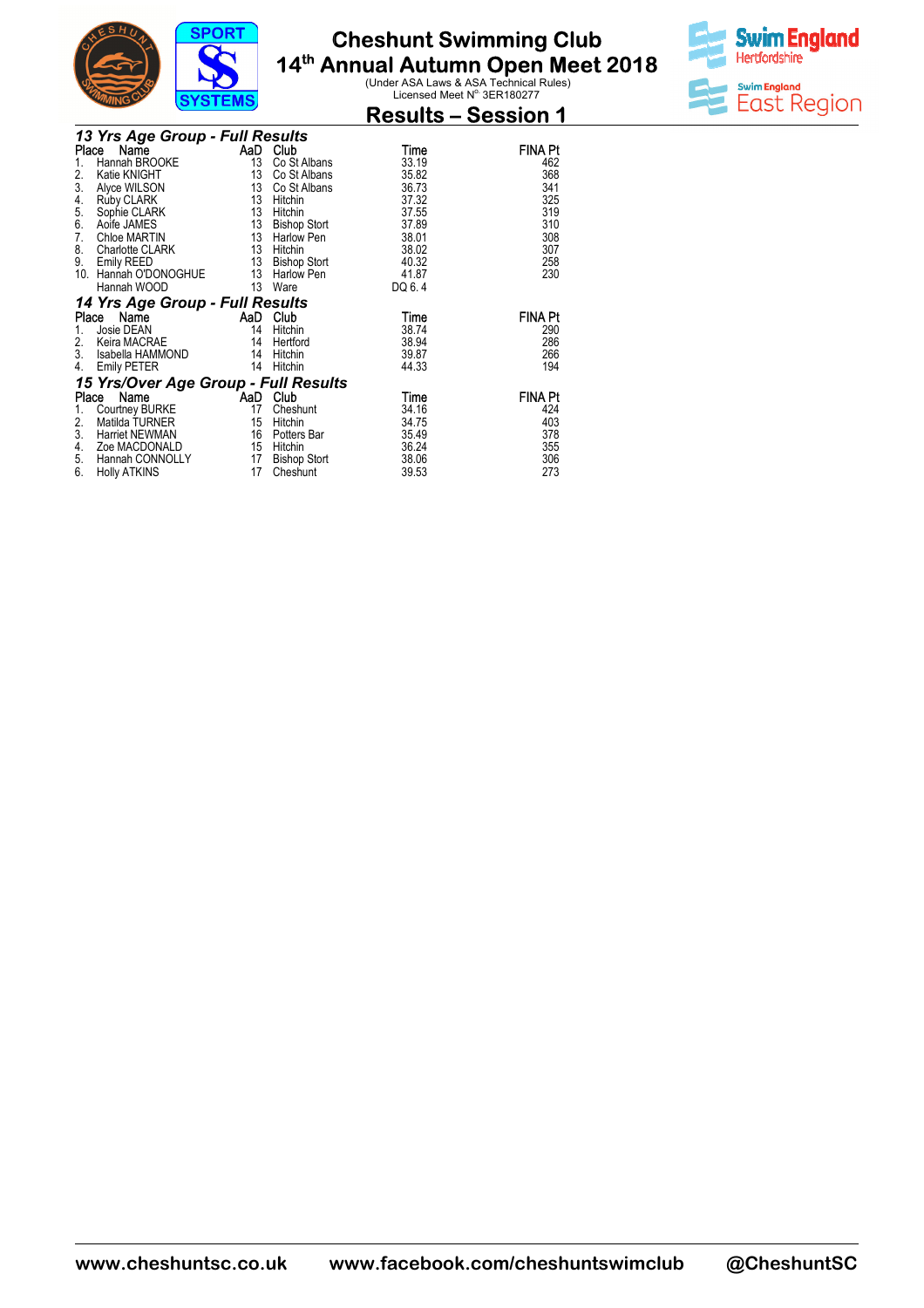



**Results – Session 1** 

#### **EVENT 105 Girls 09 Yrs/Over 50m Backstroke**

|          | <b>09 Yrs Age Group - Full Results<br/> Time<br/> 1. Isla BLACK 9 Cost Albans<br/> 2. Emily SHARP 9 Cost Albans<br/> 46.71<br/> 2. Cost Albans<br/> 46.71<br/> 2. Cost Albans<br/> 46.71<br/> 46.71<br/> 46.71<br/> 46.71<br/> 46.71<br/> 46.71<br/> 46.71<br/> 46.71<br/> 46.71<br/> 46.71<br/> 46.71<br/> </b> |          |                                            |                | <b>FINA Pt</b> |
|----------|------------------------------------------------------------------------------------------------------------------------------------------------------------------------------------------------------------------------------------------------------------------------------------------------------------------|----------|--------------------------------------------|----------------|----------------|
|          |                                                                                                                                                                                                                                                                                                                  |          |                                            |                | 180            |
|          |                                                                                                                                                                                                                                                                                                                  |          |                                            |                | 165<br>160     |
|          |                                                                                                                                                                                                                                                                                                                  |          |                                            |                | 115            |
|          |                                                                                                                                                                                                                                                                                                                  |          |                                            |                | 109            |
|          |                                                                                                                                                                                                                                                                                                                  |          |                                            |                | 107            |
|          |                                                                                                                                                                                                                                                                                                                  |          |                                            |                | 102            |
|          |                                                                                                                                                                                                                                                                                                                  |          |                                            |                | 101<br>95      |
|          |                                                                                                                                                                                                                                                                                                                  |          |                                            |                |                |
|          |                                                                                                                                                                                                                                                                                                                  |          |                                            |                |                |
|          |                                                                                                                                                                                                                                                                                                                  |          |                                            |                |                |
|          |                                                                                                                                                                                                                                                                                                                  |          |                                            |                | <b>FINA Pt</b> |
|          |                                                                                                                                                                                                                                                                                                                  |          |                                            |                | 280<br>261     |
|          |                                                                                                                                                                                                                                                                                                                  |          |                                            |                | 213            |
|          |                                                                                                                                                                                                                                                                                                                  |          |                                            |                | 211            |
|          |                                                                                                                                                                                                                                                                                                                  |          |                                            |                | 209            |
|          |                                                                                                                                                                                                                                                                                                                  |          |                                            |                | 195            |
|          |                                                                                                                                                                                                                                                                                                                  |          |                                            |                | 180<br>176     |
|          |                                                                                                                                                                                                                                                                                                                  |          |                                            |                | 175            |
|          |                                                                                                                                                                                                                                                                                                                  |          |                                            |                | 172            |
|          |                                                                                                                                                                                                                                                                                                                  |          |                                            |                | 169            |
|          |                                                                                                                                                                                                                                                                                                                  |          |                                            |                | 161            |
|          |                                                                                                                                                                                                                                                                                                                  |          |                                            |                | 157<br>157     |
|          |                                                                                                                                                                                                                                                                                                                  |          |                                            |                | 156            |
|          |                                                                                                                                                                                                                                                                                                                  |          |                                            |                | 124            |
|          |                                                                                                                                                                                                                                                                                                                  |          |                                            |                | 124            |
|          |                                                                                                                                                                                                                                                                                                                  |          |                                            |                | 118            |
|          |                                                                                                                                                                                                                                                                                                                  |          |                                            |                | 117<br>99      |
|          |                                                                                                                                                                                                                                                                                                                  |          |                                            |                | 80             |
|          |                                                                                                                                                                                                                                                                                                                  |          |                                            |                |                |
|          |                                                                                                                                                                                                                                                                                                                  |          |                                            |                |                |
|          |                                                                                                                                                                                                                                                                                                                  |          |                                            |                |                |
|          | Calculation of the Capital Capital Capital Capital Capital Capital Capital Capital Capital Capital Capital Capital Capital Capital Capital Capital Capital Capital Capital Capital Capital Capital Capital Capital Capital Cap                                                                                   |          |                                            |                | <b>FINA Pt</b> |
|          |                                                                                                                                                                                                                                                                                                                  |          |                                            |                | 279            |
|          |                                                                                                                                                                                                                                                                                                                  |          |                                            |                | 261            |
|          |                                                                                                                                                                                                                                                                                                                  |          |                                            |                | 242<br>239     |
|          |                                                                                                                                                                                                                                                                                                                  |          |                                            |                | 236            |
|          |                                                                                                                                                                                                                                                                                                                  |          |                                            |                | 231            |
|          |                                                                                                                                                                                                                                                                                                                  |          |                                            |                | 229            |
|          |                                                                                                                                                                                                                                                                                                                  |          |                                            |                | 209            |
|          |                                                                                                                                                                                                                                                                                                                  |          |                                            |                | 205<br>200     |
|          |                                                                                                                                                                                                                                                                                                                  |          |                                            |                | 171            |
|          |                                                                                                                                                                                                                                                                                                                  |          |                                            |                | 170            |
|          |                                                                                                                                                                                                                                                                                                                  |          |                                            |                | 161            |
|          |                                                                                                                                                                                                                                                                                                                  |          |                                            |                | 157<br>114     |
|          |                                                                                                                                                                                                                                                                                                                  |          |                                            |                |                |
|          | Daisy HOWES                                                                                                                                                                                                                                                                                                      | 11       | Co St Albans                               | DQ 4.4         |                |
|          | Eva MACRAE 10 Heritord DQ 6.4<br>11 Yrs Age Group - Full Results<br>11 Yrs Age Group - Full Results<br>11 Co St Albans 39.26<br>11 Co St Albans 39.26<br>2. Ellen MILLAR-BOND 11 Bishop Stort 41.15<br>3. Alice LONGMAN 11 Bishop Stort 41<br>12 Yrs Age Group - Full Results                                    |          |                                            |                |                |
| Place    | Name                                                                                                                                                                                                                                                                                                             | AaD      | Club                                       | Time           | FINA Pt        |
| 1.       | Lauren GORE                                                                                                                                                                                                                                                                                                      | 12       | <b>Bishop Stort</b>                        | 37.33          | 325            |
| 1.<br>3. | Lilian OPIYO<br>Jaymee WARDELL                                                                                                                                                                                                                                                                                   | 12<br>12 | <b>Bishop Stort</b><br><b>Bishop Stort</b> | 37.33<br>37.98 | 325<br>308     |
| 4.       | Meisha TREND-EVANS                                                                                                                                                                                                                                                                                               | 12       | <b>Bishop Stort</b>                        | 38.04          | 307            |
| 5.       | Leanne SUO-SAUNDERS                                                                                                                                                                                                                                                                                              | 12       | <b>Bishop Stort</b>                        | 39.63          | 271            |
| 6.       | Alexdrina ROBERTS                                                                                                                                                                                                                                                                                                | 12       | <b>Harlow Pen</b>                          | 40.31          | 258            |
| 7.       | Victoria HUTCHINS                                                                                                                                                                                                                                                                                                | 12       | Ware                                       | 41.74          | 232            |
| 8.<br>9. | Pippa SAMOLS<br>Alice FIELD                                                                                                                                                                                                                                                                                      | 12<br>12 | Co St Albans<br>Ware                       | 41.99<br>42.13 | 228<br>226     |
|          | 10.   Ashlee WILLETT                                                                                                                                                                                                                                                                                             | 12       | Cheshunt                                   | 42.26          | 224            |
|          | 11. Olivia DOREY                                                                                                                                                                                                                                                                                                 | 12       | Co St Albans                               | 43.56          | 204            |
|          | 12. Elizabeth TAN                                                                                                                                                                                                                                                                                                | 12       | Co St Albans                               | 43.74          | 202            |
|          | 13. Diara ZEQIRI<br>14. Erica PETER                                                                                                                                                                                                                                                                              | 12<br>12 | Hoddesdon<br>Hitchin                       | 43.96<br>45.15 | 199<br>183     |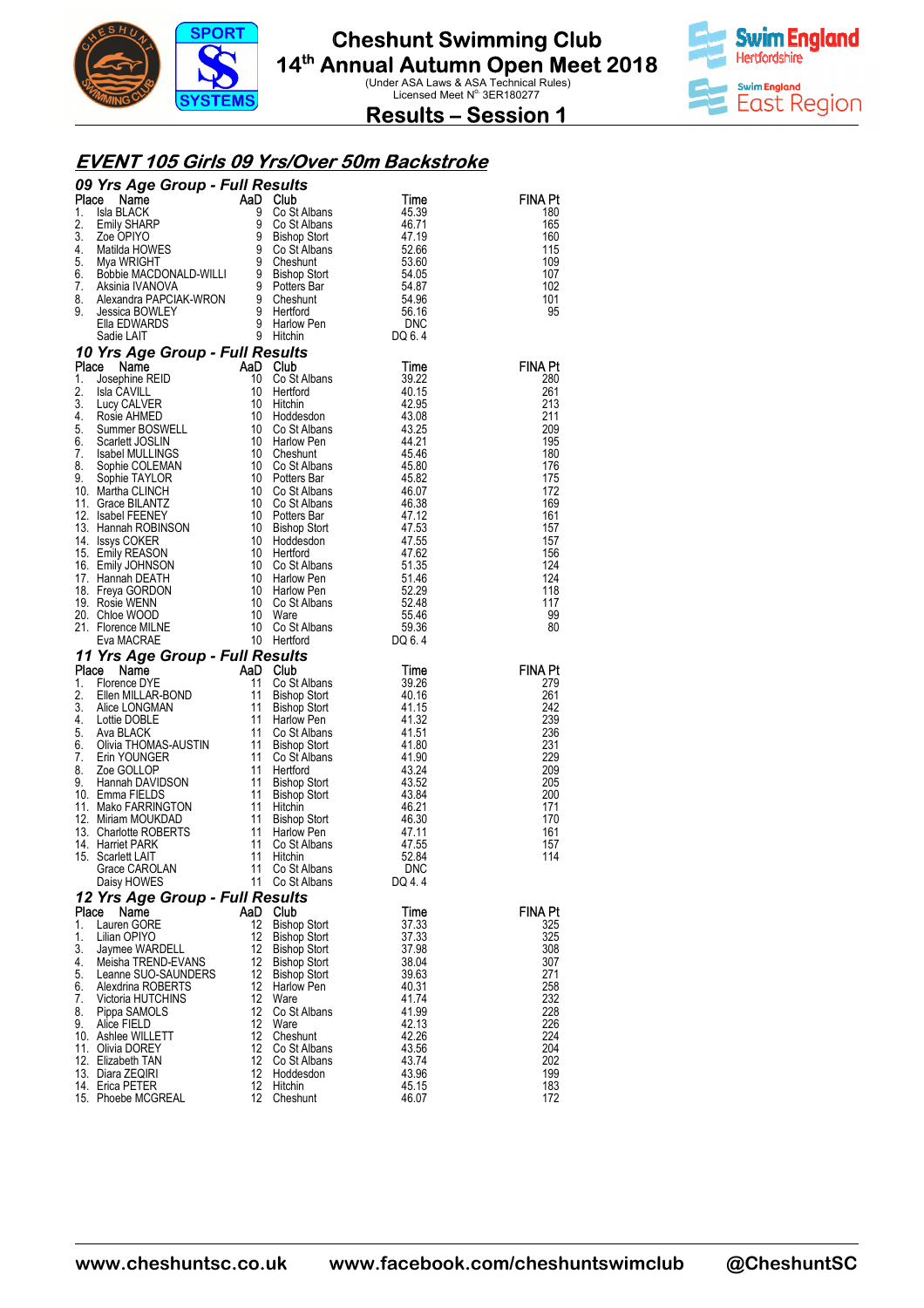



### **Results – Session 1**

|               | 13 Yrs Age Group - Full Results      |          |                               |        |                |
|---------------|--------------------------------------|----------|-------------------------------|--------|----------------|
| Place         | Name                                 |          | AaD Club                      | Time   | FINA Pt        |
| 1.            | Hannah BROOKE                        | 13       | Co St Albans                  | 33.19  | 462            |
| 2.            | Katie KNIGHT                         |          | 13 Co St Albans               | 35.82  | 368            |
| 3.            | Alyce WILSON                         |          | 13 Co St Albans               | 36.73  | 341            |
| 4.            | Ruby CLARK                           | 13       | Hitchin                       | 37.32  | 325            |
| $\frac{5}{6}$ | Sophie CLARK                         |          | 13 Hitchin                    | 37.55  | 319            |
|               | Aoife JAMES                          |          | 13 Bishop Stort               | 37.89  | 310            |
| 7.            | Chloe MARTIN                         |          | 13 Harlow Pen                 | 38.01  | 308            |
| 8.            | Charlotte CLARK                      |          |                               | 38.02  | 307            |
| 9.            | Emily REED                           |          | 13 Hitchin<br>13 Bishop Stort | 40.32  | 258            |
|               | 10. Hannah O'DONOGHUE 13 Harlow Pen  |          |                               | 41.87  | 230            |
|               | Hannah WOOD                          | 13       | Ware                          | DQ 6.4 |                |
|               | 14 Yrs Age Group - Full Results      |          |                               |        |                |
|               | Place Name                           | AaD Club |                               | Time   | <b>FINA Pt</b> |
| 1.            | Josie DEAN                           | 14       | Hitchin                       | 38.74  | 290            |
| 2.            | Keira MACRAE                         | 14       | Hertford                      | 38.94  | 286            |
| 3.            | Isabella HAMMOND                     |          | 14 Hitchin                    | 39.87  | 266            |
| 4.            | <b>Emily PETER</b>                   | 14       | Hitchin                       | 44.33  | 194            |
|               | 15 Yrs/Over Age Group - Full Results |          |                               |        |                |
|               | Name<br>Place                        |          | AaD Club                      | Time   | <b>FINA Pt</b> |
| 1.            | Courtney BURKE                       | 17       | Cheshunt                      | 34.16  | 424            |
| 2.            | Matilda TURNER                       | 15       | Hitchin                       | 34.75  | 403            |
| 3.            | Harriet NEWMAN                       |          | 16 Potters Bar                | 35.49  | 378            |
| 4.            | Zoe MACDONALD                        |          | 15 Hitchin                    | 36.24  | 355            |
| 5.            | Hannah CONNOLLY                      | 17       | Bishop Stort                  | 38.06  | 306            |
| 6.            | <b>Holly ATKINS</b>                  | 17       | Cheshunt                      | 39.53  | 273            |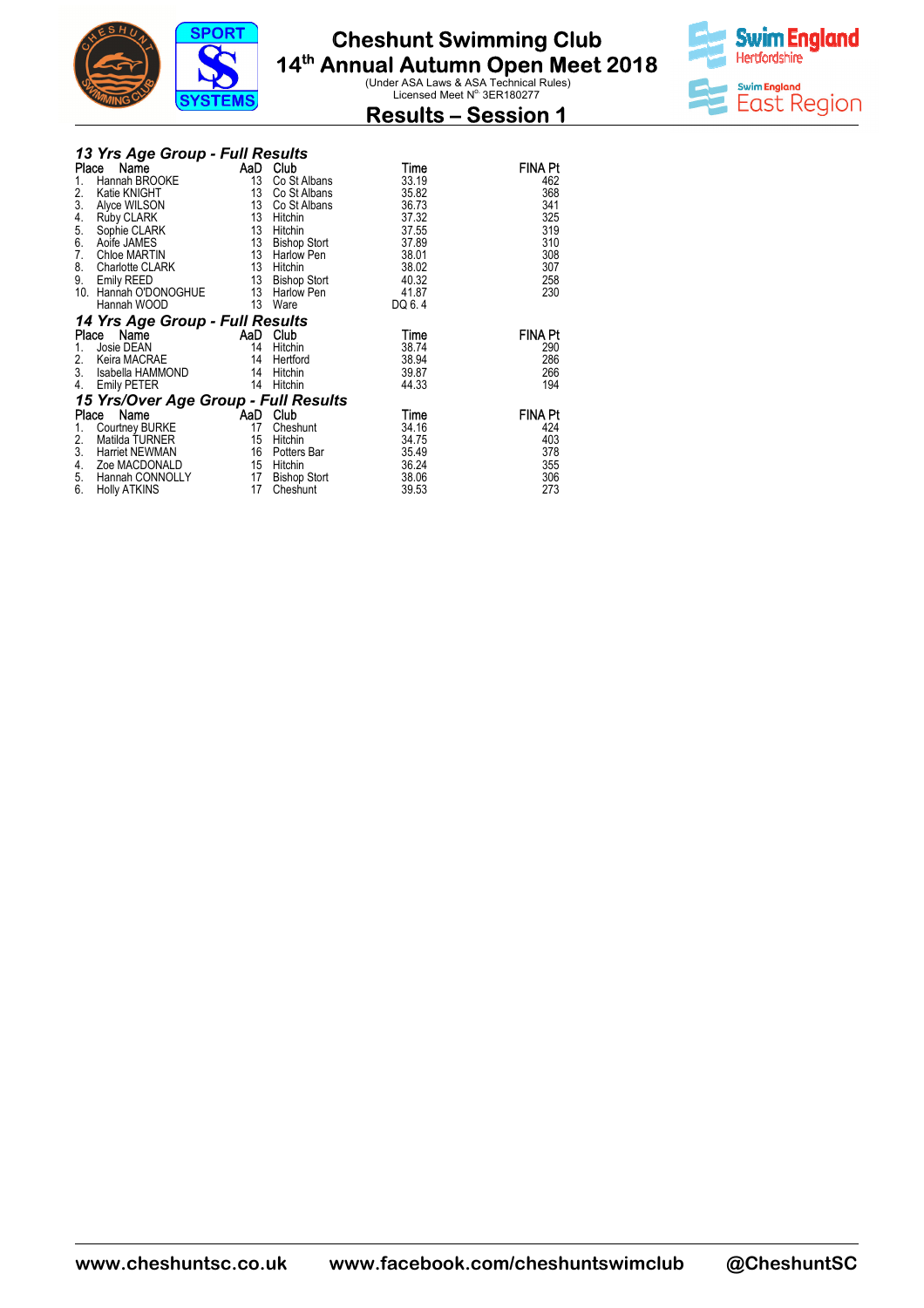



**Results – Session 1** 

#### **EVENT 106 Boys 09 Yrs/Over 50m Backstroke**

|             | 09 Yrs Age Group - Full Results                                                                                                                                                                                                                                                                     |    |                                                                                                                                                                                                                                                                                         |                                                                     |                       |
|-------------|-----------------------------------------------------------------------------------------------------------------------------------------------------------------------------------------------------------------------------------------------------------------------------------------------------|----|-----------------------------------------------------------------------------------------------------------------------------------------------------------------------------------------------------------------------------------------------------------------------------------------|---------------------------------------------------------------------|-----------------------|
| Place       | Triangle Croup - Full Results<br>2 Name Name California Control of Scheen and California<br>2 Name Control of Scheen and Control of Scheen and Scheen Control of Scheen California<br>2 Name Control of Scheen and Scheen Control of                                                                |    | <b>Club</b><br>Cheshunt                                                                                                                                                                                                                                                                 | Time                                                                | <b>FINA Pt</b>        |
| 1.<br>2.    |                                                                                                                                                                                                                                                                                                     |    |                                                                                                                                                                                                                                                                                         | 41.70                                                               | 151<br>113            |
| 3.          |                                                                                                                                                                                                                                                                                                     |    |                                                                                                                                                                                                                                                                                         |                                                                     | 112                   |
| 4.          |                                                                                                                                                                                                                                                                                                     |    |                                                                                                                                                                                                                                                                                         |                                                                     | 97                    |
| 5.          |                                                                                                                                                                                                                                                                                                     |    | Hano<br>Ware<br>Harlow Pen<br>' <u>briow Pen</u>                                                                                                                                                                                                                                        | $45.93$<br>$45.98$<br>$48.22$<br>$52.64$                            | 75                    |
| 6.          |                                                                                                                                                                                                                                                                                                     |    |                                                                                                                                                                                                                                                                                         | $53.61$<br>54.87<br>54.97<br>55.05                                  | 71                    |
| 7.          |                                                                                                                                                                                                                                                                                                     |    |                                                                                                                                                                                                                                                                                         |                                                                     | 66                    |
| 8.<br>9.    |                                                                                                                                                                                                                                                                                                     |    |                                                                                                                                                                                                                                                                                         |                                                                     | 66<br>65              |
|             | 10. Finley BARBER                                                                                                                                                                                                                                                                                   |    |                                                                                                                                                                                                                                                                                         | 1:06.73                                                             | 36                    |
|             | To Finey BARBER<br><b>10 Yrs Age Group - Full Results</b><br><b>10 Yrs Age Group - Full Results</b><br>1. Danny FOREMAN<br>10 Potters Bar<br>2. Nathan MASSAM<br>3. Filip BAK<br>4. Alexander BALL<br>4. Alexander BALL<br>5. Leo SUO-SAUNDERS<br>6. Brandon                                        |    |                                                                                                                                                                                                                                                                                         |                                                                     |                       |
|             |                                                                                                                                                                                                                                                                                                     |    |                                                                                                                                                                                                                                                                                         |                                                                     | <b>FINA Pt</b>        |
|             |                                                                                                                                                                                                                                                                                                     |    |                                                                                                                                                                                                                                                                                         |                                                                     | 182                   |
|             |                                                                                                                                                                                                                                                                                                     |    |                                                                                                                                                                                                                                                                                         |                                                                     | 151                   |
|             |                                                                                                                                                                                                                                                                                                     |    |                                                                                                                                                                                                                                                                                         |                                                                     | 139                   |
|             |                                                                                                                                                                                                                                                                                                     |    |                                                                                                                                                                                                                                                                                         |                                                                     | 136                   |
|             |                                                                                                                                                                                                                                                                                                     |    |                                                                                                                                                                                                                                                                                         |                                                                     | 127<br>112            |
|             |                                                                                                                                                                                                                                                                                                     |    |                                                                                                                                                                                                                                                                                         |                                                                     | 105                   |
|             |                                                                                                                                                                                                                                                                                                     |    |                                                                                                                                                                                                                                                                                         |                                                                     | 96                    |
|             |                                                                                                                                                                                                                                                                                                     |    |                                                                                                                                                                                                                                                                                         |                                                                     | 94                    |
|             |                                                                                                                                                                                                                                                                                                     |    |                                                                                                                                                                                                                                                                                         |                                                                     | 71                    |
|             |                                                                                                                                                                                                                                                                                                     |    |                                                                                                                                                                                                                                                                                         |                                                                     |                       |
|             | 11 Yrs Age Group - Full Results                                                                                                                                                                                                                                                                     |    |                                                                                                                                                                                                                                                                                         |                                                                     |                       |
| Place       | <b>Primary And Cube State of Mannum Care (New York 11 Potters Bar Edward RCWBOTHAM</b><br>Ethan HOWARD 11 Potters Bar<br>Edward ROWBOTHAM 11 Co St Albans<br>Jacob HAYES 11 Bishop Stort<br>Thomas MAHER 11 Co St Albans<br>Jacob HAYES 11 Hi                                                       |    |                                                                                                                                                                                                                                                                                         | Time<br>36.71<br>36.83<br>40.19<br>40.61<br>41.17<br>43.48<br>43.44 | <b>FINA Pt</b>        |
| 1.<br>2.    |                                                                                                                                                                                                                                                                                                     |    |                                                                                                                                                                                                                                                                                         |                                                                     | 221<br>219            |
| 3.          |                                                                                                                                                                                                                                                                                                     |    |                                                                                                                                                                                                                                                                                         |                                                                     | 168                   |
| 4.          |                                                                                                                                                                                                                                                                                                     |    |                                                                                                                                                                                                                                                                                         |                                                                     | 163                   |
| 5.          |                                                                                                                                                                                                                                                                                                     |    |                                                                                                                                                                                                                                                                                         |                                                                     | 157                   |
| 6.          |                                                                                                                                                                                                                                                                                                     |    |                                                                                                                                                                                                                                                                                         |                                                                     | 150                   |
| 7.          |                                                                                                                                                                                                                                                                                                     |    |                                                                                                                                                                                                                                                                                         |                                                                     | 133                   |
| 8.<br>9.    |                                                                                                                                                                                                                                                                                                     |    |                                                                                                                                                                                                                                                                                         | 44.44<br>44.46                                                      | 125<br>124            |
|             | 10. Hugh MILLER                                                                                                                                                                                                                                                                                     |    |                                                                                                                                                                                                                                                                                         | 49.65                                                               | 89                    |
|             |                                                                                                                                                                                                                                                                                                     |    |                                                                                                                                                                                                                                                                                         |                                                                     |                       |
|             |                                                                                                                                                                                                                                                                                                     |    |                                                                                                                                                                                                                                                                                         | DQ 6.4                                                              |                       |
|             |                                                                                                                                                                                                                                                                                                     |    |                                                                                                                                                                                                                                                                                         |                                                                     |                       |
| Place       | 12 Yrs Age Group - Full Results                                                                                                                                                                                                                                                                     |    |                                                                                                                                                                                                                                                                                         |                                                                     | <b>FINA Pt</b>        |
| 1.          |                                                                                                                                                                                                                                                                                                     |    |                                                                                                                                                                                                                                                                                         |                                                                     | 241                   |
| 2.          |                                                                                                                                                                                                                                                                                                     |    |                                                                                                                                                                                                                                                                                         |                                                                     | 226                   |
| 3.          |                                                                                                                                                                                                                                                                                                     |    |                                                                                                                                                                                                                                                                                         |                                                                     | 224                   |
| 4.          |                                                                                                                                                                                                                                                                                                     |    |                                                                                                                                                                                                                                                                                         |                                                                     | 187                   |
| 5.<br>6.    |                                                                                                                                                                                                                                                                                                     |    |                                                                                                                                                                                                                                                                                         |                                                                     | 186<br>176            |
| 7.          |                                                                                                                                                                                                                                                                                                     |    | <b>SUITS<br/> Co St Albans</b><br>Co St Albans<br>Ware<br>Bishop Stort<br>Potters Bar<br>Potters Bar<br>Co St Albans<br>Ware<br>Marchar<br>20.03<br>20.03<br>20.03<br>20.03<br>20.03<br>20.03<br>20.03<br>20.03<br>20.03<br>20.03<br>20.03<br>20.03<br>20.03<br>20.03<br>20.03<br>20.03 | 40.28                                                               | 167                   |
| 8.          |                                                                                                                                                                                                                                                                                                     |    |                                                                                                                                                                                                                                                                                         |                                                                     | 102                   |
|             |                                                                                                                                                                                                                                                                                                     |    |                                                                                                                                                                                                                                                                                         | 47.54<br>DNC                                                        |                       |
|             |                                                                                                                                                                                                                                                                                                     |    |                                                                                                                                                                                                                                                                                         | DNC                                                                 |                       |
|             | <b>Yrs Age Group - Full Results<br/> ce Name AaD Club<br/> Fergus REID 12 Co St Albans<br/> Callum COX 12 Ware<br/> Jago DERRINGTON 12 Bishop Stort<br/> Alexander FEENEY 12 Potters Bar<br/> Narrison EGERTON 12 Co St Albans<br/> Harrison EGERTON 12 Ware</b><br>13 Yrs Age Group - Full Results |    |                                                                                                                                                                                                                                                                                         |                                                                     |                       |
| Place       | Name                                                                                                                                                                                                                                                                                                |    |                                                                                                                                                                                                                                                                                         | Time                                                                | <b>FINA Pt</b>        |
| 1.          | Kye PARSONSON                                                                                                                                                                                                                                                                                       |    | Hertford                                                                                                                                                                                                                                                                                | 34.01                                                               | 278                   |
| 2.<br>3.    | AaD Club<br>13 Hertfd<br>13 Co St<br>James COLEMAN<br>Jake EVANS                                                                                                                                                                                                                                    | 13 | Co St Albans<br>Cheshunt                                                                                                                                                                                                                                                                | 34.44<br>35.94                                                      | 268<br>236            |
| 4.          | Ethan IVELAW-CHAPMAN                                                                                                                                                                                                                                                                                | 13 | Co St Albans                                                                                                                                                                                                                                                                            | 38.14                                                               | 197                   |
| 5.          | <b>Jack BIRTWISTLE</b>                                                                                                                                                                                                                                                                              | 13 | Co St Albans                                                                                                                                                                                                                                                                            | 38.17                                                               | 197                   |
| 6.          | Teddy BARBER                                                                                                                                                                                                                                                                                        | 13 | Potters Bar                                                                                                                                                                                                                                                                             | 38.53                                                               | 191                   |
| 7.          | Rowan MILLER                                                                                                                                                                                                                                                                                        | 13 | Hitchin                                                                                                                                                                                                                                                                                 | 39.51                                                               | 177                   |
| 8.          | Ethan RYAN                                                                                                                                                                                                                                                                                          | 13 | <b>Harlow Pen</b>                                                                                                                                                                                                                                                                       | 41.51<br>42.32                                                      | 153                   |
| 9.          | Harry BRUNTON                                                                                                                                                                                                                                                                                       |    | 13 Cheshunt                                                                                                                                                                                                                                                                             |                                                                     | 144                   |
|             | 14 Yrs Age Group - Full Results                                                                                                                                                                                                                                                                     |    |                                                                                                                                                                                                                                                                                         |                                                                     |                       |
| Place<br>1. | Name<br><b>Tyler JACKSON</b>                                                                                                                                                                                                                                                                        | 14 | AaD Club<br>Harlow Pen                                                                                                                                                                                                                                                                  | Time<br>31.53                                                       | <b>FINA Pt</b><br>349 |
| 2.          | Samuel OAKLEY                                                                                                                                                                                                                                                                                       | 14 | Potters Bar                                                                                                                                                                                                                                                                             | 31.93                                                               | 337                   |
| 3.          | Ciaran WHATMORE                                                                                                                                                                                                                                                                                     | 14 | Hertford                                                                                                                                                                                                                                                                                | 34.47                                                               | 267                   |
| 4.          | Kai HENSON                                                                                                                                                                                                                                                                                          | 14 | Harlow Pen                                                                                                                                                                                                                                                                              | 34.66                                                               | 263                   |
| 5.          | Max MCAULIFFE                                                                                                                                                                                                                                                                                       |    | 14 Harlow Pen                                                                                                                                                                                                                                                                           | 35.00                                                               | 255                   |
| 6.          | Hulusi OZKURT                                                                                                                                                                                                                                                                                       |    | 14 Cheshunt                                                                                                                                                                                                                                                                             | 40.99                                                               | 159                   |
|             | 15 Yrs/Over Age Group - Full Results                                                                                                                                                                                                                                                                |    |                                                                                                                                                                                                                                                                                         |                                                                     |                       |
| Place<br>1. | Name                                                                                                                                                                                                                                                                                                | 17 | AaD Club                                                                                                                                                                                                                                                                                | Time                                                                | <b>FINA Pt</b>        |
| 2.          | Callum WOLLASTON<br>Jamie BRACKSTON                                                                                                                                                                                                                                                                 | 17 | Cheshunt<br>Hitchin                                                                                                                                                                                                                                                                     | 28.38<br>29.46                                                      | 479<br>429            |
| 3.<br>4.    | Adam FEARON<br>Henry FOLLETT                                                                                                                                                                                                                                                                        | 15 | Harlow Pen<br>16 Potters Bar                                                                                                                                                                                                                                                            | 34.15<br>36.56                                                      | 275<br>224            |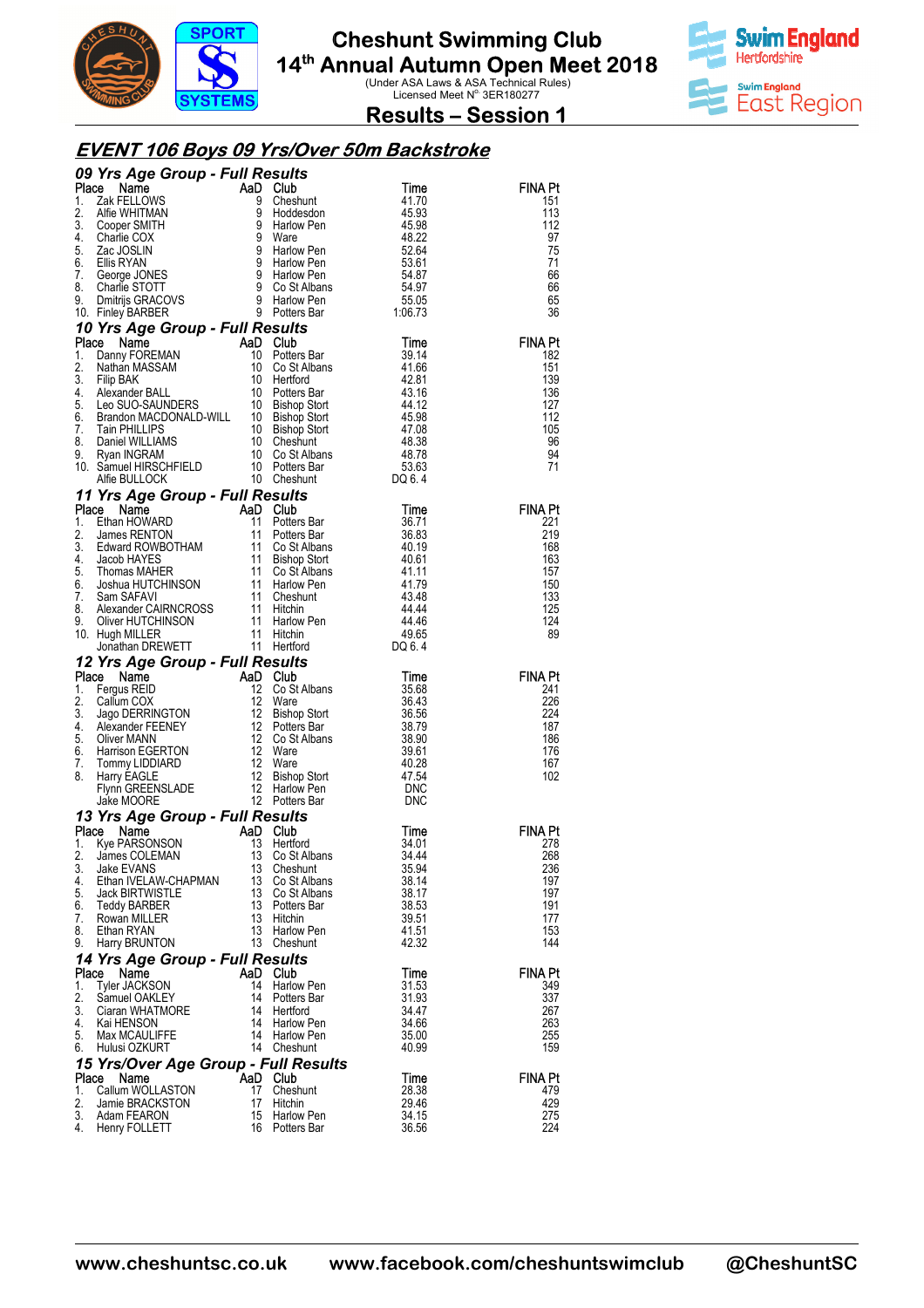



**Results – Session 1** 

#### **EVENT 107 Girls 09 Yrs/Over 100m Breaststroke Breaststroke**

|             | 09 Yrs Age Group - Full Results         |          |                                   |                    |                       |                |
|-------------|-----------------------------------------|----------|-----------------------------------|--------------------|-----------------------|----------------|
| Place       | Name                                    |          | AaD Club                          | Time               | <b>FINA Pt</b>        | 50             |
| 1.<br>2.    | Ever IVES<br>Neve JONES                 | 9<br>9   | Hatfield<br>Hitchin               | 1:39.99<br>1:52.57 | 242<br>170            | 47.78<br>51.73 |
| 3.          | Isla BLACK                              | 9        | Co St Albans                      | 1:53.55            | 165                   | 54.21          |
| 4.          | <b>Emily SHARP</b>                      | 9        | Co St Albans                      | 1:59.52            | 142                   | 58.32          |
| 5.          | Lucy BARNARD                            | 9        | Potters Bar                       | 2:04.20            | 126                   | 1:01.35        |
| 6.          | Matilda HOWES                           | 9        | Co St Albans                      | 2:10.75            | 108                   | 1:03.30        |
| 7.          | Sadie LAIT                              |          | 9 Hitchin                         | 2:18.76            | 90                    | 1:06.68        |
|             | 10 Yrs Age Group - Full Results         |          |                                   |                    |                       |                |
| Place<br>1. | Name<br>Kallie JACKSON                  | 10       | AaD Club<br>Harlow Pen            | Time<br>1:38.05    | <b>FINA Pt</b><br>257 | 50<br>46.86    |
| 2.          | Eloise DIXON                            | 10       | Co St Albans                      | 1:41.89            | 229                   | 46.71          |
| 3.          | Scarlett JOSLIN                         | 10       | Harlow Pen                        | 1:44.21            | 214                   | 49.72          |
| 4.          | Sophie HOLLISS                          | 10       | Co St Albans                      | 1:44.95            | 209                   | 48.66          |
| 5.          | <b>Isabel MULLINGS</b>                  |          | 10 Cheshunt                       | 1:47.88            | 193                   | 51.03          |
| 6.<br>7.    | Esme STRINGER<br>Coco WILLIAMS          | 10<br>10 | Harlow Pen<br>Co St Albans        | 1.48.84<br>1:49.74 | 188<br>183            | 51.94<br>51.97 |
| 8.          | <b>Charlotte BRAKENBURY</b>             |          | 10 Hitchin                        | 1:53.22            | 167                   | 54.76          |
| 9.          | Sophie TAYLOR                           |          | 10 Potters Bar                    | 1:56.35            | 153                   | 52.82          |
|             | 10. Emily REASON                        | 10       | Hertford                          | 1:56.41            | 153                   | 54.17          |
|             | 11. Evie PRYOR                          |          | 10 Potters Bar                    | 1:58.65            | 145                   | 55.95          |
| 13.         | 12. Hannah DEATH<br>Sophie COLEMAN      | 10       | 10 Harlow Pen<br>Co St Albans     | 2:00.50<br>2:00.91 | 138<br>137            | 58.07<br>57.16 |
|             | 14. Rosie AHMED                         | 10       | Hoddesdon                         | 2:06.20            | 120                   | 59.27          |
|             | 15. Rosie WENN                          | 10       | Co St Albans                      | 2:08.77            | 113                   | 1:03.42        |
|             | 16. Florence MILNE                      | 10       | Co St Albans                      | 2:16.98            | 94                    | 1:04.88        |
|             | Lucy CALVER                             |          | 10 Hitchin                        | DQ 7.5             |                       |                |
| Place       | 11 Yrs Age Group - Full Results<br>Name | AaD      | <b>Club</b>                       |                    | <b>FINA Pt</b>        | 50             |
| 1.          | Alice LONGMAN                           | 11       | <b>Bishop Stort</b>               | Time<br>1:33.54    | 296                   | 44.52          |
| 2.          | Lilly-Mae KILBEY                        | 11       | Harlow Pen                        | 1:35.47            | 278                   | 46.06          |
| 3.          | Aine DUNWOODIE                          | 11       | Co St Albans                      | 1:37.62            | 260                   | 47.57          |
| 4.          | <b>Kirsty NEILL</b>                     | 11       | <b>Bishop Stort</b>               | 1:37.74            | 259                   | 48.11          |
| 5.<br>6.    | Ava BLACK<br>Keira-Mae INGRAM           | 11<br>11 | Co St Albans<br>Co St Albans      | 1:39.06<br>1:42.90 | 249<br>222            | 47.74<br>50.25 |
| 7.          | <b>Jessica DRURY</b>                    | 11       | Hitchin                           | 1:44.47            | 212                   | 49.71          |
| 8.          | Scarlett LAIT                           | 11       | Hitchin                           | 1:45.78            | 204                   | 50.89          |
| 9.          | <b>Harriet PARK</b>                     | 11       | Co St Albans                      | 1:50.11            | 181                   | 51.44          |
|             | 10. Emily PYM<br>11. Mako FARRINGTON    | 11<br>11 | Cheshunt<br>Hitchin               | 1:51.42<br>1:52.61 | 175<br>169            | 51.76<br>54.76 |
|             | 12. Charlotte ROBERTS                   | 11       | Harlow Pen                        | 1:56.77            | 152                   | 55.77          |
|             | 13. Daisy HOWES                         | 11       | Co St Albans                      | 1:58.34            | 146                   | 55.78          |
|             | Charlotte WILLIAMS                      | 11       | Hitchin                           | <b>DNC</b>         |                       |                |
|             | Grace CAROLAN                           |          | 11 Co St Albans                   | <b>DNC</b>         |                       |                |
| Place       | 12 Yrs Age Group - Full Results<br>Name | AaD      | <b>Club</b>                       |                    | <b>FINA Pt</b>        | 50             |
| 1.          | Katy LANE                               | 12       | Co St Albans                      | Time<br>1:25.38    | 389                   | 39.92          |
| 2.          | <b>Emily CAIRNCROSS</b>                 | 12       | Hitchin                           | 1:30.08            | 331                   | 41.85          |
| 3.          | Lauren GORE                             | 12       | <b>Bishop Stort</b>               | 1:30.33            | 329                   | 43.34          |
| 4.<br>5.    | Alice FIELD                             | 12<br>12 | Ware                              | 1:31.66            | 314                   | 43.24          |
| 6.          | Meisha TREND-EVANS<br>Phoebe MCGREAL    |          | <b>Bishop Stort</b><br>Cheshunt   | 1:40.18            |                       |                |
| 7.          |                                         |          |                                   |                    | 241                   | 47.69          |
|             | Carys TOLAND                            | 12<br>12 | Co St Albans                      | 1:46.40<br>1.47.97 | 201<br>192            | 49.82<br>50.82 |
| 8.          | Olivia DOREY                            |          | 12 Co St Albans                   | 2:04.75            | 124                   | 59.99          |
|             | Erica PETER                             |          | 12 Hitchin                        | <b>DNC</b>         |                       |                |
|             | Louise STOREY                           |          | 12 Hoddesdon                      | DQ 7.4             |                       |                |
|             | 13 Yrs Age Group - Full Results         |          |                                   |                    |                       |                |
| Place<br>1. | Name<br>Dayna SHEPPERSON                |          | AaD Club<br>13 Potters Bar        | Time<br>1:22.72    | FINA Pt<br>428        | 50<br>39.46    |
| 2.          | Jasmine BRAKENBURY                      |          | 13 Hitchin                        | 1:23.89            | 410                   | 39.66          |
| 3.          | Hannah BROOKE                           |          | 13 Co St Albans                   | 1:27.34            | 363                   | 41.58          |
| 4.          | Chloe MARTIN                            |          | 13 Harlow Pen                     | 1:29.81            | 334                   | 42.03          |
| 5.<br>6.    | Olivia KAVANAGH<br>Helena MCCONNELL     |          | 13 Potters Bar<br>13 Co St Albans | 1:32.72<br>1:33.17 | 304<br>299            | 44.38<br>43.16 |
| 7.          | Ruby CLARK                              |          | 13 Hitchin                        | 1:39.59            | 245                   | 47.89          |
| 8.          | Hannah WOOD                             | 13       | Ware                              | 1:42.36            | 226                   | 47.36          |
| 9.          | Francesca BENNETT                       | 13       | <b>Bishop Stort</b>               | 1:46.00            | 203                   | 49.97          |
|             | 10. Tara SAFAVI                         |          | 13 Cheshunt                       | 1.49.90            | 182                   | 51.70          |
| Place       | 14 Yrs Age Group - Full Results<br>Name |          | AaD Club                          | Time               | <b>FINA Pt</b>        | 50             |
| 1.          | Lucy KING                               | 14       | Hitchin                           | 1:18.79            | 495                   | 37.55          |
| 2.          | Ashleigh COOPER                         | 14       | Hitchin                           | 1:23.23            | 420                   | 39.48          |
| 3.          | Freya HARWOOD                           | 14       | Hitchin                           | 1:24.02            | 408                   | 39.81          |
| 4.<br>5.    | Maisy HILLS<br>Megan JONES              |          | 14 Harlow Pen<br>14 Hitchin       | 1:26.10<br>1:26.43 | 379<br>375            | 40.06<br>40.30 |
| 6.          | Jemima SAMOLS                           | 14       | Co St Albans                      | 1:34.18            | 290                   | 44.77          |
| 7.          | Ellie EVA                               |          | 14 Hitchin                        | 1:37.27            | 263                   | 45.57          |
| 8.<br>9.    | Josie DEAN<br>Amy WOOLLARD              | 14<br>14 | Hitchin<br>Hitchin                | 1:38.73<br>1:40.35 | 251<br>239            | 46.66<br>47.75 |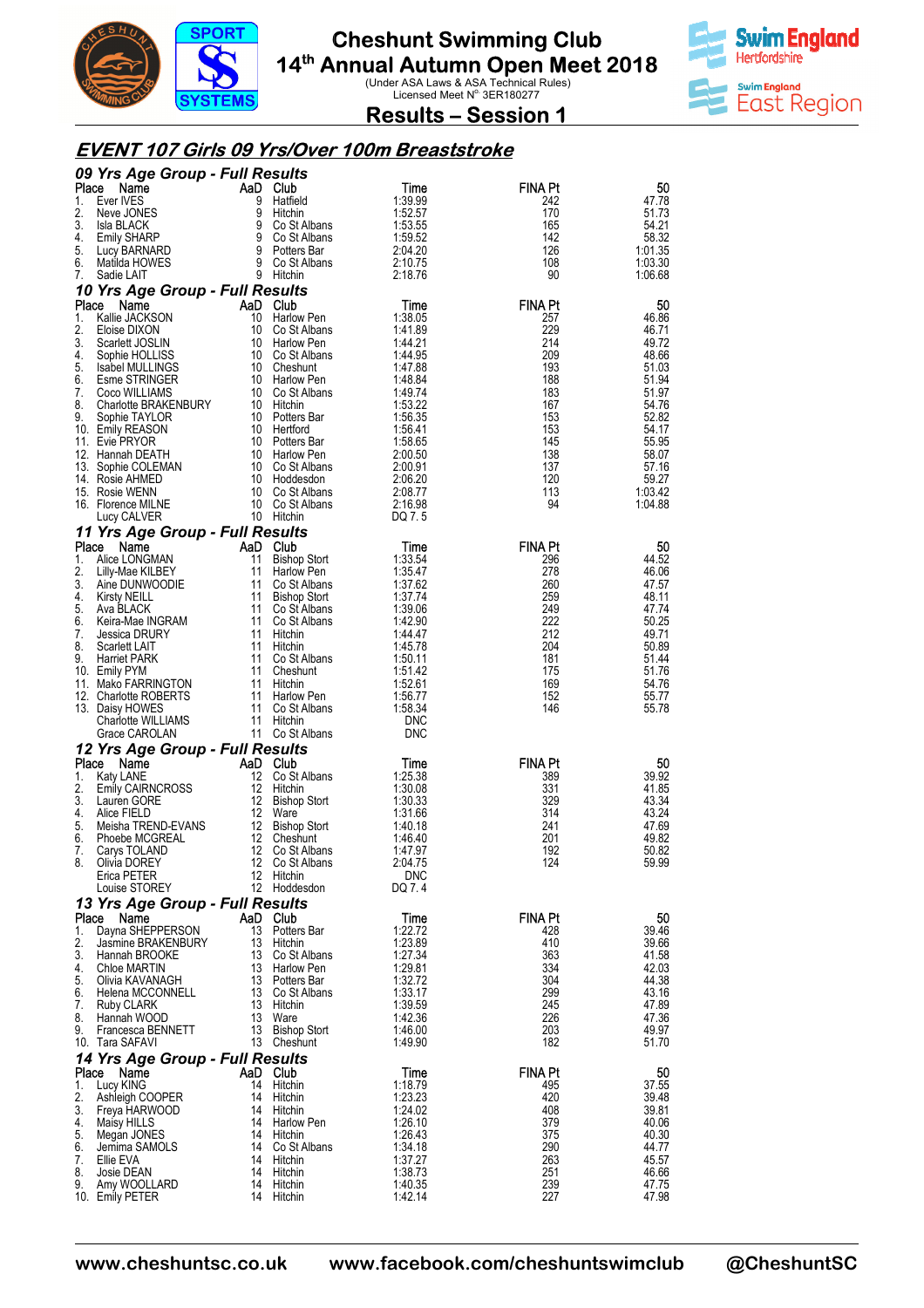



#### **Results – Session 1**

*15 Yrs/Over Age Group - Full Results* **Place Name The Place Club AaD Club**<br>1. Harriet NEWMAN 16 Potters Bar Cailin WALKER 15 Harlow Pen **Time 61 FINA Pt 50**<br>1:29.04 343 42.16  $Time$ <br>1:29.04<br>DQ 7.6

 $\frac{50}{42.16}$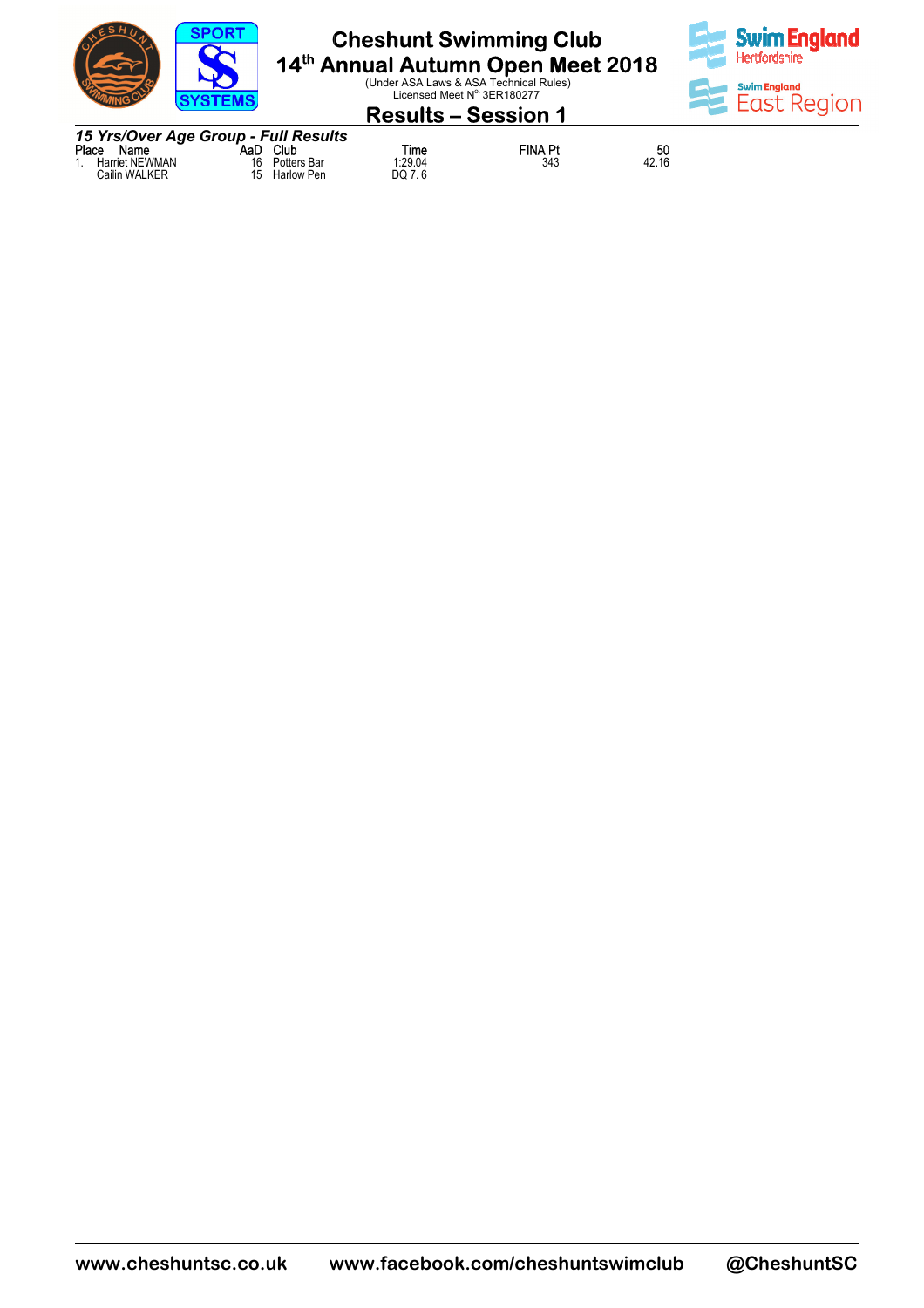



**Results – Session 1** 

#### **EVENT 108 Boys 09 Yrs/Over 100m Breaststroke**

|             | 09 Yrs Age Group - Full Results       |                  |                                        |                    |                       |                  |
|-------------|---------------------------------------|------------------|----------------------------------------|--------------------|-----------------------|------------------|
| Place       | Name                                  | AaD Club         |                                        | Time               | <b>FINA Pt</b>        | 50               |
| 1.          | Cooper SMITH                          | 9                | Harlow Pen                             | 1:47.13            | 139                   | 49.84            |
| 2.          | Alfie WHITMAN                         | 9                | Hoddesdon                              | 1:57.61            | 105                   | 54.02            |
| 3.<br>4.    | Zac JOSLIN<br>Ellis RYAN              | 9                | Harlow Pen<br>9 Harlow Pen             | 2:01.21<br>2:03.49 | 96<br>91              | 55.89<br>1:00.92 |
|             |                                       |                  |                                        |                    |                       |                  |
|             | 10 Yrs Age Group - Full Results       |                  |                                        |                    |                       |                  |
| Place<br>1. | Name<br>Alexander BALL                | AaD Club         | 10 Potters Bar                         | Time<br>1:42.37    | <b>FINA Pt</b><br>160 | 50<br>50.27      |
| 2.          | Thomas MOODY                          |                  | 10 Harlow Pen                          | 1:44.16            | 152                   | 50.68            |
| 3.          | Daniel WILLIAMS                       | 10               | Cheshunt                               | 1:45.27            | 147                   | 51.70            |
| 4.          | Filip BAK                             | 10               | Hertford                               | 1:53.51            | 117                   | 53.49            |
| 5.          | Ryan INGRAM                           |                  | 10 Co St Albans                        | 2:01.23            | 96                    | 56.04            |
| 6.          | Aaron PEIRCE                          |                  | 10 Harlow Pen                          | 2:08.08            | 81                    | 1:00.84          |
|             | 11 Yrs Age Group - Full Results       |                  |                                        |                    |                       |                  |
| Place       | Name                                  | AaD Club         |                                        | Time               | <b>FINA Pt</b>        | 50               |
| 1.          | Ethan HOWARD                          | 11               | Potters Bar                            | 1:30.75            | 230                   | 43.92            |
| 2.<br>3.    | William WHITE<br>James GOURPINAR      | 11<br>11         | Harlow Pen                             | 1:32.59<br>1:37.23 | 216<br>187            | 44.70<br>46.79   |
| 4.          | James RENTON                          | 11               | Harlow Pen<br>Potters Bar              | 1:37.61            | 184                   | 46.82            |
| 5.          | Archie RANN                           |                  | 11 Ware                                | 1:38.14            | 181                   | 46.57            |
| 6.          | Jack RENOUF                           | 11               | Hoddesdon                              | 1:38.54            | 179                   | 46.25            |
| 7.          | Luke MORLEY                           | 11               | Hitchin                                | 1:45.32            | 147                   | 50.33            |
| 8.          | Samuel HOWARD                         | 11               | Harlow Pen                             | 1:48.50            | 134                   | 51.95            |
| 9.          | Sam SAFAVI                            | 11               | Cheshunt                               | 1:49.02            | 132                   | 51.53            |
|             | 10. Jonathan DREWETT                  |                  | 11 Hertford                            | 1:54.44            | 114                   | 53.97            |
|             | 11. Thomas MAHER                      | 11               | Co St Albans                           | 1:55.12            | 112                   | 55.11            |
|             | Thomas KNIGHT                         |                  | 11 Harlow Pen                          | <b>DNC</b>         |                       |                  |
|             | 12 Yrs Age Group - Full Results       |                  |                                        |                    |                       |                  |
| 1.          | Place Name<br>Daniel HOLLISS          | AaD Club<br>12   | Co St Albans                           | Time<br>1:21.42    | <b>FINA Pt</b><br>318 | 50<br>38.29      |
| 2.          | <b>Nathanial MAPLEY</b>               | 12               | Co St Albans                           | 1:25.91            | 271                   | 41.24            |
| 3.          | Glennon LEE                           | 12               | Harlow Pen                             | 1:28.16            | 250                   | 42.56            |
| 4.          | Jago DERRINGTON                       | 12               | <b>Bishop Stort</b>                    | 1:33.78            | 208                   | 44.66            |
| 5.          | Harrison EGERTON                      | 12               | Ware                                   | 1:34.27            | 205                   | 44.95            |
| 6.          | Tommy LIDDIARD                        |                  | 12 Ware                                | 1:35.67            | 196                   | 45.19            |
| 7.          | David BADCOCK                         | 12               | <b>Bishop Stort</b>                    | 1:35.89            | 195                   | 45.68            |
| 8.          | <b>Oliver MANN</b>                    | 12               | Co St Albans                           | 1:40.35            | 170                   | 47.08            |
| 9.          | Sebastian CLARK                       | 12 <sup>12</sup> | <b>Bishop Stort</b>                    | 1:45.48            | 146                   | 49.35            |
|             | 10. Fergal BARRY<br>11. Samuel CARTER | 12               | <b>Bishop Stort</b><br>12 Bishop Stort | 1:48.75<br>1:54.28 | 133<br>115            | 52.93<br>53.52   |
|             | Godfrey OBENG                         |                  | 12 Cheshunt                            | DQ 7.4             |                       |                  |
|             | 13 Yrs Age Group - Full Results       |                  |                                        |                    |                       |                  |
| Place       | Name                                  | AaD Club         |                                        | Time               | <b>FINA Pt</b>        | 50               |
| 1.          | Elliot BALL                           | 13               | Potters Bar                            | 1:28.57            | 247                   | 42.22            |
| 2.          | Charlie STANBURY                      |                  | 13 Potters Bar                         | 1:30.39            | 232                   | 42.90            |
| 3.          | Ethan RYAN                            |                  | 13 Harlow Pen                          | 1:30.98            | 228                   | 43.09            |
| 4.          | Ethan MAY                             | 13               | Harlow Pen                             | 1:32.48            | 217                   | 43.20            |
| 5.          | Jack BARNARD                          |                  | 13 Potters Bar                         | 1:34.33            | 204                   | 44.91            |
| 6.          | Harry BRUNTON                         |                  | 13 Cheshunt                            | 1:36.21            | 193                   | 45.70            |
|             | 14 Yrs Age Group - Full Results       |                  |                                        |                    |                       |                  |
| Place       | Name                                  | AaD              | Club                                   | Time               | <b>FINA Pt</b>        | 50               |
| 1.<br>2.    | Samuel OAKLEY<br>Tyler JACKSON        | 14               | Potters Bar<br>14 Harlow Pen           | 1:14.45<br>1:19.05 | 416<br>348            | 33.86<br>37.79   |
| 3.          | Kai HENSON                            |                  | 14 Harlow Pen                          | 1:24.31            | 286                   | 38.21            |
| 4.          | Aidan WOOD                            |                  | 14 Hitchin                             | 1:30.10            | 235                   | 42.16            |
| 5.          | Hulusi OZKURT                         |                  | 14 Cheshunt                            | 1:30.68            | 230                   | 41.48            |
|             | 15 Yrs/Over Age Group - Full Results  |                  |                                        |                    |                       |                  |
|             | Place Name                            | AaD Club         |                                        | Time               | <b>FINA Pt</b>        | 50               |
| 1.          | <b>Guy MUNCER</b>                     | 15               | Co St Albans                           | 1:15.18            | 404                   | 35.14            |
| 2.          | Henry FOLLETT                         | 16               | Potters Bar                            | 1:28.08            | 251                   | 40.85            |
| 3.          | Jack PYM                              | 15               | Cheshunt                               | 1:32.34            | 218                   | 42.42            |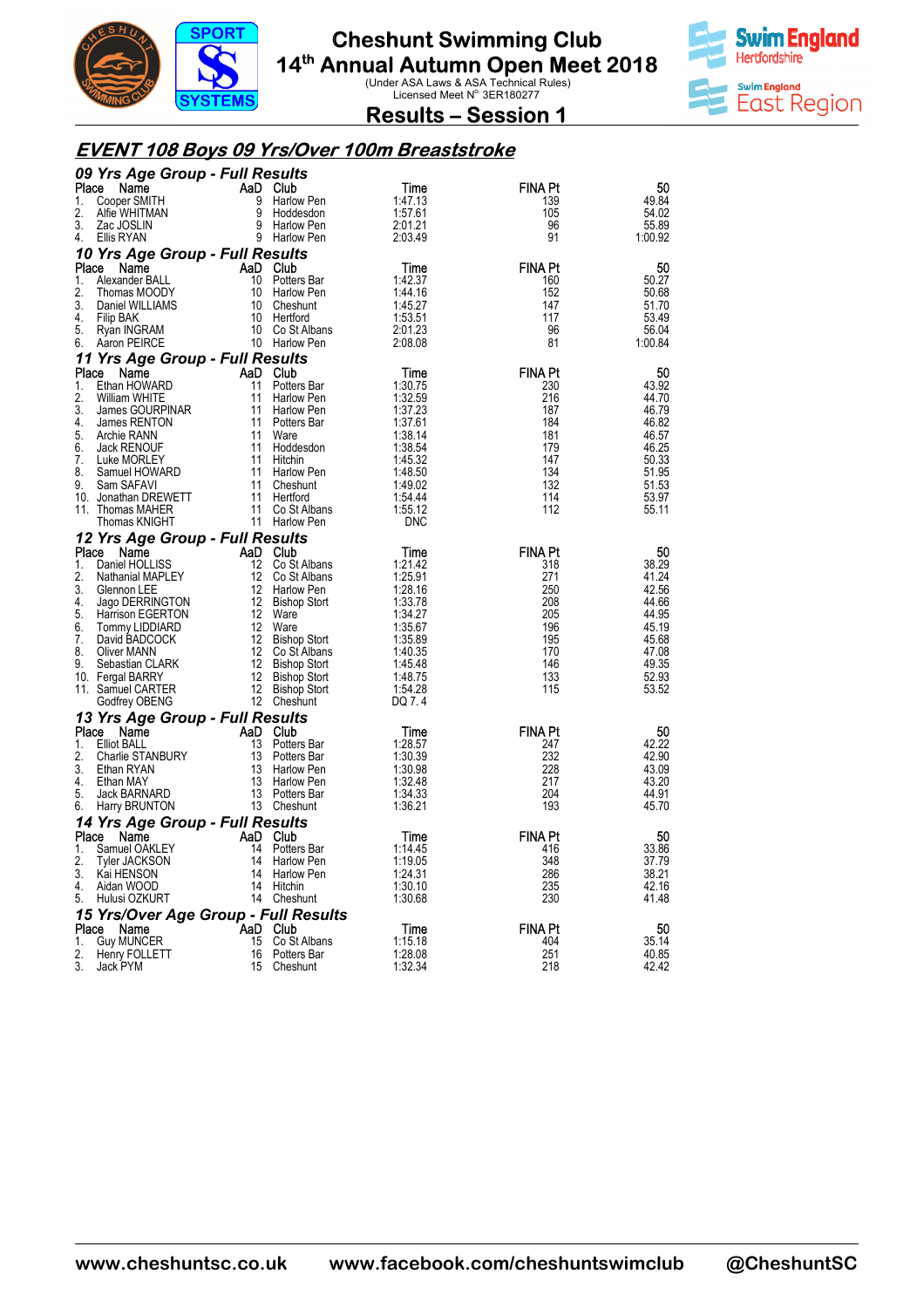



**Results – Session 1** 

#### **EVENT 109 Girls 09 Yrs/Over 50m Freestyle**

|          | 09 Yrs Age Group - Full Results                                                                                                                                                                                                                                                                |          |                                                                                                        |                |                |
|----------|------------------------------------------------------------------------------------------------------------------------------------------------------------------------------------------------------------------------------------------------------------------------------------------------|----------|--------------------------------------------------------------------------------------------------------|----------------|----------------|
|          |                                                                                                                                                                                                                                                                                                |          | es <i>uns</i><br>Club                                                                                  |                | FINA Pt        |
|          |                                                                                                                                                                                                                                                                                                |          |                                                                                                        |                | 276            |
|          |                                                                                                                                                                                                                                                                                                |          |                                                                                                        |                | 223            |
|          |                                                                                                                                                                                                                                                                                                |          |                                                                                                        |                | 194<br>185     |
|          |                                                                                                                                                                                                                                                                                                |          |                                                                                                        |                | 157            |
|          |                                                                                                                                                                                                                                                                                                |          |                                                                                                        |                | 144            |
|          |                                                                                                                                                                                                                                                                                                |          |                                                                                                        |                | 116            |
|          |                                                                                                                                                                                                                                                                                                |          |                                                                                                        |                | 108            |
|          |                                                                                                                                                                                                                                                                                                |          |                                                                                                        |                | 91             |
|          |                                                                                                                                                                                                                                                                                                |          |                                                                                                        |                | 87<br>49       |
|          |                                                                                                                                                                                                                                                                                                |          |                                                                                                        |                |                |
|          | <b>09 Yrs Age Group - Full Results<br/> 1.</b> Ella EDWARDS<br>1. Ella EDWARDS<br>2. New JONES<br>3. Zoe OPIYO<br>4. Isla BLACK<br>5. Aksinia IVANOVA<br>5. Aksinia IVANOVA<br>5. Aksinia IVANOVA<br>5. Aksinia IVANOVA<br>6. Emily SHARARD<br>7. Lucy BARN<br>10 Yrs Age Group - Full Results |          |                                                                                                        |                |                |
|          | <b>Yrs Age Group - Functional Control of Statement AaD Club</b><br>Josephine REID 10 Co Stalbans<br>Jasmine PEREIRA 30 Polters Bar<br>Sophie HOLLISS 10 Co Stalbans<br>Isla CAVILL 10 Hertford<br>Sophie TAYLOR 10 Potters Bar<br>Coco WILLIAMS<br>Place Name                                  |          |                                                                                                        | Time           | <b>FINA Pt</b> |
| 1.       |                                                                                                                                                                                                                                                                                                |          | Co St Albans<br>Potters Rar                                                                            | 34.28          | 311            |
| 2.       |                                                                                                                                                                                                                                                                                                |          |                                                                                                        | 35.26          | 286            |
| 3.       | Sophic TAYLOR<br>Sophie TAYLOR<br>Coco WILLIAMS<br>ISSNS COKER<br>ISSNS COKER<br>ISSNS COKER<br>ISSNS COKER<br>ISSNS COKER<br>10 Potters Bar<br>10 Potters Bar<br>11 Diction<br>10 Harlow Pen<br>12. Esme STRINGER<br>10 Harlow Pen<br>12. Esme STRINGER<br>                                   |          | Co St Albans                                                                                           | 36.36          | 261            |
|          |                                                                                                                                                                                                                                                                                                |          |                                                                                                        | 36.62          | 255            |
|          |                                                                                                                                                                                                                                                                                                |          |                                                                                                        | 36.67<br>37.25 | 254<br>242     |
|          |                                                                                                                                                                                                                                                                                                |          |                                                                                                        | 37.50          | 238            |
|          |                                                                                                                                                                                                                                                                                                |          |                                                                                                        | 39.19          | 208            |
|          |                                                                                                                                                                                                                                                                                                |          |                                                                                                        | 39.40          | 205            |
|          |                                                                                                                                                                                                                                                                                                |          |                                                                                                        | 39.68          | 200            |
|          |                                                                                                                                                                                                                                                                                                |          |                                                                                                        | 40.33          | 191            |
|          |                                                                                                                                                                                                                                                                                                |          |                                                                                                        | 41.34<br>41.54 | 177<br>175     |
|          |                                                                                                                                                                                                                                                                                                |          |                                                                                                        | 41.84          | 171            |
|          |                                                                                                                                                                                                                                                                                                |          |                                                                                                        | 41.99          | 169            |
|          |                                                                                                                                                                                                                                                                                                |          |                                                                                                        | 43.44          | 153            |
|          |                                                                                                                                                                                                                                                                                                |          |                                                                                                        | 43.48          | 152            |
|          |                                                                                                                                                                                                                                                                                                |          |                                                                                                        | 43.74          | 149            |
|          |                                                                                                                                                                                                                                                                                                |          |                                                                                                        | 44.02<br>44.91 | 147<br>138     |
|          |                                                                                                                                                                                                                                                                                                |          |                                                                                                        | 45.37          | 134            |
|          |                                                                                                                                                                                                                                                                                                |          |                                                                                                        | 46.74          | 122            |
|          | 23. Freya GORDON<br>24. Rosie WENN                                                                                                                                                                                                                                                             | 10       | Harlow Pen                                                                                             | 46.83          | 122            |
|          | 24. Rosie WENN                                                                                                                                                                                                                                                                                 | 10       | Co St Albans                                                                                           | 46.87          | 121            |
|          | 25. Siyanni HARIA                                                                                                                                                                                                                                                                              |          |                                                                                                        | 48.27          | 111            |
|          | 26. Florence MILNE<br>27. Eva MACRAE                                                                                                                                                                                                                                                           |          | Co St Albans                                                                                           | 48.50<br>49.35 | 110<br>104     |
|          | 28. Chloe WOOD                                                                                                                                                                                                                                                                                 |          |                                                                                                        | 54.82          | 76             |
|          | Sinead MILLER                                                                                                                                                                                                                                                                                  |          |                                                                                                        | DNC            |                |
|          | Imogen TANG                                                                                                                                                                                                                                                                                    |          | 10 Hitchin<br>10 Co St Albans<br>10 Hertford<br>10 Botters Bar<br>10 Bishop Stort<br>- 10 Bishop Stort | <b>DNC</b>     |                |
|          | 11 Yrs Age Group - Full Results                                                                                                                                                                                                                                                                |          |                                                                                                        |                |                |
|          | Place<br><b>CONSTRUCTED AND CULTER CONTROLLER STATEL AND CULTURE THE STATEL AND CULTURE AND CULTURE STATELY AND CULTURE STATELY AND CULTURE STATELY AND CULTURE STATELY AND ANNOUNCE STATELY AND A STATELY AND A STATE STATE OF A STATE S</b>                                                  |          |                                                                                                        | Time           | <b>FINA Pt</b> |
| 1.<br>2. |                                                                                                                                                                                                                                                                                                |          | Potters Bar                                                                                            | 32.63          | 361<br>347     |
| 3.       |                                                                                                                                                                                                                                                                                                |          | Bishop Stort<br>Co St Albans                                                                           | 33.07<br>34.05 | 317            |
| 4.       |                                                                                                                                                                                                                                                                                                |          | Bishop Stort                                                                                           | 34.87          | 296            |
| 5.       | Kirsty NEILL                                                                                                                                                                                                                                                                                   |          | Bishop Stort                                                                                           | 35.10          | 290            |
| 6.       |                                                                                                                                                                                                                                                                                                |          | Co St Albans                                                                                           | 35.18          | 288            |
|          | 7. Lottie DOBLE                                                                                                                                                                                                                                                                                |          | 11 Harlow Pen                                                                                          | 35.39          | 283            |
| 8.<br>9. | Erin YOUNGER<br>Keira-Mae INGRAM                                                                                                                                                                                                                                                               | 11<br>11 | Co St Albans<br>Co St Albans                                                                           | 36.01          | 268<br>268     |
|          | 10. Florence DYE                                                                                                                                                                                                                                                                               | 11       | Co St Albans                                                                                           | 36.03<br>36.28 | 262            |
|          | 11. Autumn SHINE                                                                                                                                                                                                                                                                               | 11       | Harlow Pen                                                                                             | 36.49          | 258            |
|          | 12. Emma FIELDS                                                                                                                                                                                                                                                                                | 11       | <b>Bishop Stort</b>                                                                                    | 37.01          | 247            |
|          | 13. Olivia THOMAS-AUSTIN                                                                                                                                                                                                                                                                       | 11       | <b>Bishop Stort</b>                                                                                    | 37.20          | 243            |
|          | 14. Hannah DAVIDSON                                                                                                                                                                                                                                                                            | 11       | <b>Bishop Stort</b>                                                                                    | 37.75          | 233            |
|          | 15. Miriam MOUKDAD<br>16. Emily PYM                                                                                                                                                                                                                                                            | 11<br>11 | <b>Bishop Stort</b><br>Cheshunt                                                                        | 38.31<br>40.26 | 223<br>192     |
|          | 17. Jessica DRURY                                                                                                                                                                                                                                                                              | 11       | Hitchin                                                                                                | 42.76          | 160            |
|          | 18. Daisy HOWES                                                                                                                                                                                                                                                                                | 11       | Co St Albans                                                                                           | 44.25          | 144            |
|          | 19. Charlotte ROBERTS                                                                                                                                                                                                                                                                          | 11       | <b>Harlow Pen</b>                                                                                      | 44.45          | 142            |
|          | 20. Scarlett LAIT                                                                                                                                                                                                                                                                              | 11       | Hitchin                                                                                                | 46.15          | 127            |
|          | <b>Charlotte WILLIAMS</b>                                                                                                                                                                                                                                                                      | 11       | Hitchin                                                                                                | <b>DNC</b>     |                |
|          | Grace CAROLAN<br>Mako FARRINGTON                                                                                                                                                                                                                                                               | 11<br>11 | Co St Albans<br>Hitchin                                                                                | DNC<br>DQ 4.4  |                |
|          |                                                                                                                                                                                                                                                                                                |          |                                                                                                        |                |                |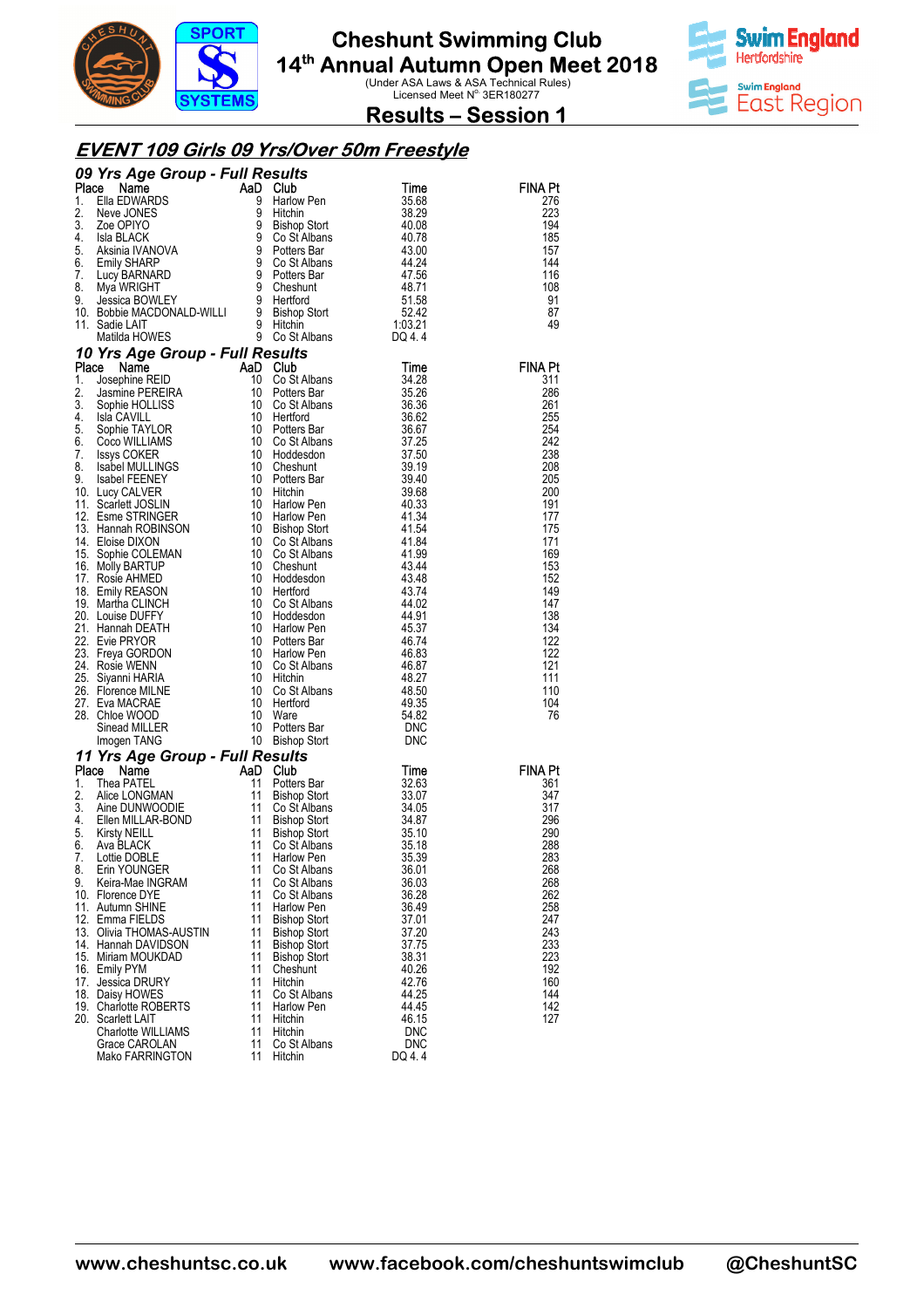

#### **Cheshunt Swimming Club 14th Annual Autumn Open Meet 2018 Club Ual Autumn Open Meet 2018**<br>Under ASA Laws & ASA Technical Rules)<br>Licensed Meet N<sup>o.</sup> 3ER180277



|          |                                                                                                                                                                                                                                                                    | $\sigma$ <sub>1</sub> $\sigma$ <sub>1</sub> $\mu$ <sub>1</sub> $\sigma$ <sub>1</sub> |          |                         |                                                          | <b>Results - Session 1</b> |
|----------|--------------------------------------------------------------------------------------------------------------------------------------------------------------------------------------------------------------------------------------------------------------------|--------------------------------------------------------------------------------------|----------|-------------------------|----------------------------------------------------------|----------------------------|
|          | <b>Frace National Property 12</b><br><b>Frace Community:</b><br>12 Cheshunt<br>1. Charlotte WILLIAMS<br>12 Cheshunt<br>12 Cheshunt<br>12 Cheshunt<br>12 Cheshunt<br>12 Cheshunt<br>12 Cheshunt<br>5. Missica BRIGHT<br>12 Cheshunt<br>6. Jayme WARDELL<br>12 Bisho |                                                                                      |          |                         |                                                          |                            |
|          |                                                                                                                                                                                                                                                                    |                                                                                      |          |                         |                                                          | <b>FINA Pt</b>             |
|          |                                                                                                                                                                                                                                                                    |                                                                                      |          |                         |                                                          | 496<br>430                 |
|          |                                                                                                                                                                                                                                                                    |                                                                                      |          |                         |                                                          | 415                        |
|          |                                                                                                                                                                                                                                                                    |                                                                                      |          |                         |                                                          | 403                        |
|          |                                                                                                                                                                                                                                                                    |                                                                                      |          |                         |                                                          | 336                        |
|          |                                                                                                                                                                                                                                                                    |                                                                                      |          |                         |                                                          | 335                        |
|          |                                                                                                                                                                                                                                                                    |                                                                                      |          |                         |                                                          | 312                        |
|          |                                                                                                                                                                                                                                                                    |                                                                                      |          |                         |                                                          | 283<br>278                 |
|          |                                                                                                                                                                                                                                                                    |                                                                                      |          |                         |                                                          | 274                        |
|          |                                                                                                                                                                                                                                                                    |                                                                                      |          |                         |                                                          | 267                        |
|          |                                                                                                                                                                                                                                                                    |                                                                                      |          |                         |                                                          | 253                        |
|          |                                                                                                                                                                                                                                                                    |                                                                                      |          |                         |                                                          | 250                        |
|          |                                                                                                                                                                                                                                                                    |                                                                                      |          |                         |                                                          | 246                        |
|          |                                                                                                                                                                                                                                                                    |                                                                                      |          |                         |                                                          | 243<br>238                 |
|          |                                                                                                                                                                                                                                                                    |                                                                                      |          |                         |                                                          | 232                        |
|          |                                                                                                                                                                                                                                                                    |                                                                                      |          |                         |                                                          | 231                        |
|          |                                                                                                                                                                                                                                                                    |                                                                                      |          |                         |                                                          | 197                        |
|          |                                                                                                                                                                                                                                                                    |                                                                                      |          |                         |                                                          | 187                        |
|          |                                                                                                                                                                                                                                                                    |                                                                                      |          |                         |                                                          | 131                        |
|          | 21. Louise STOREY<br>12. Hoddesdon<br>13 Yrs Age Group - Full Results<br>13 Yrs Age Group - Full Results<br>13 Cost Albans<br>2. Alyce WILSON<br>13 Cost Albans<br>3. Alyce WILSON<br>13 Cost Albans<br>3. 3.3.<br>2. Alyce WILSON<br>13 Cost Albans               |                                                                                      |          |                         |                                                          | <b>FINA Pt</b>             |
|          |                                                                                                                                                                                                                                                                    |                                                                                      |          |                         |                                                          | 428                        |
|          |                                                                                                                                                                                                                                                                    |                                                                                      |          |                         |                                                          | 411                        |
|          |                                                                                                                                                                                                                                                                    |                                                                                      |          |                         |                                                          | 368                        |
|          |                                                                                                                                                                                                                                                                    |                                                                                      |          |                         |                                                          | 353                        |
|          |                                                                                                                                                                                                                                                                    |                                                                                      |          |                         |                                                          | 342<br>338                 |
|          |                                                                                                                                                                                                                                                                    |                                                                                      |          |                         |                                                          | 332                        |
|          |                                                                                                                                                                                                                                                                    |                                                                                      |          |                         |                                                          | 328                        |
|          |                                                                                                                                                                                                                                                                    |                                                                                      |          |                         |                                                          | 292                        |
|          |                                                                                                                                                                                                                                                                    |                                                                                      |          |                         |                                                          | 286<br>283                 |
|          |                                                                                                                                                                                                                                                                    |                                                                                      |          |                         |                                                          | 278                        |
|          |                                                                                                                                                                                                                                                                    |                                                                                      |          |                         |                                                          | 240                        |
|          |                                                                                                                                                                                                                                                                    |                                                                                      |          |                         |                                                          |                            |
|          |                                                                                                                                                                                                                                                                    |                                                                                      |          |                         |                                                          |                            |
|          | <b>14 Yrs Age Group - Full Results</b><br><b>14 Yrs Age Group - Full Results</b><br><b>1.</b> Freya HARWOOD<br>1. Street MARWOOD<br>2. Ashleigh COOPER<br>1. Street MARWOOD<br>1. Megan JONES<br>4. Megan JONES<br>1. Megan JONES<br>5. Maisy HILLS<br>6. Isabell  |                                                                                      |          |                         | <b>Time</b><br>29.33<br>29.82<br>29.93<br>30.30<br>31.51 | <b>FINA Pt</b><br>497      |
|          |                                                                                                                                                                                                                                                                    |                                                                                      |          |                         |                                                          | 473                        |
|          |                                                                                                                                                                                                                                                                    |                                                                                      |          |                         |                                                          | 468                        |
|          |                                                                                                                                                                                                                                                                    |                                                                                      |          |                         |                                                          | 451                        |
|          |                                                                                                                                                                                                                                                                    |                                                                                      |          |                         | 31.51                                                    | 401                        |
|          |                                                                                                                                                                                                                                                                    |                                                                                      |          |                         | $\frac{31.59}{33.89}$                                    | 398<br>322                 |
|          |                                                                                                                                                                                                                                                                    |                                                                                      |          |                         | 33.93                                                    | 321                        |
|          |                                                                                                                                                                                                                                                                    |                                                                                      |          |                         | 34.09                                                    | 316                        |
|          |                                                                                                                                                                                                                                                                    |                                                                                      |          |                         | 35.12                                                    | 289                        |
|          |                                                                                                                                                                                                                                                                    |                                                                                      |          |                         | 40.60                                                    | 187                        |
|          | 15 Yrs/Over Age Group - Full Results<br>Place Name                                                                                                                                                                                                                 |                                                                                      | AaD Club |                         | Time                                                     | <b>FINA Pt</b>             |
| 1.       | Emily LUSH                                                                                                                                                                                                                                                         |                                                                                      | 16       | Potters Bar             | 27.73                                                    | 588                        |
| 2.       | Zoe MACDONALD                                                                                                                                                                                                                                                      |                                                                                      | 15       | Hitchin                 | 29.03                                                    | 513                        |
| 3.       | Matilda TURNER                                                                                                                                                                                                                                                     |                                                                                      | 15       | Hitchin                 | 29.82                                                    | 473                        |
| 4.       | Courtney BURKE                                                                                                                                                                                                                                                     |                                                                                      | 17       | Cheshunt                | 31.44                                                    | 403                        |
| 5.<br>6. | Harriet NEWMAN<br><b>Holly ATKINS</b>                                                                                                                                                                                                                              |                                                                                      | 16<br>17 | Potters Bar<br>Cheshunt | 31.70<br>31.76                                           | 394<br>391                 |
| 7.       | Cailin WALKER                                                                                                                                                                                                                                                      |                                                                                      | 15       | Harlow Pen              | 31.83                                                    | 389                        |
| 8.       | Abigail ROCK                                                                                                                                                                                                                                                       |                                                                                      | 15       | Potters Bar             | 32.44                                                    | 367                        |
| 9.       | Hannah CONNOLLY                                                                                                                                                                                                                                                    |                                                                                      | 17       | <b>Bishop Stort</b>     | 32.70                                                    | 358                        |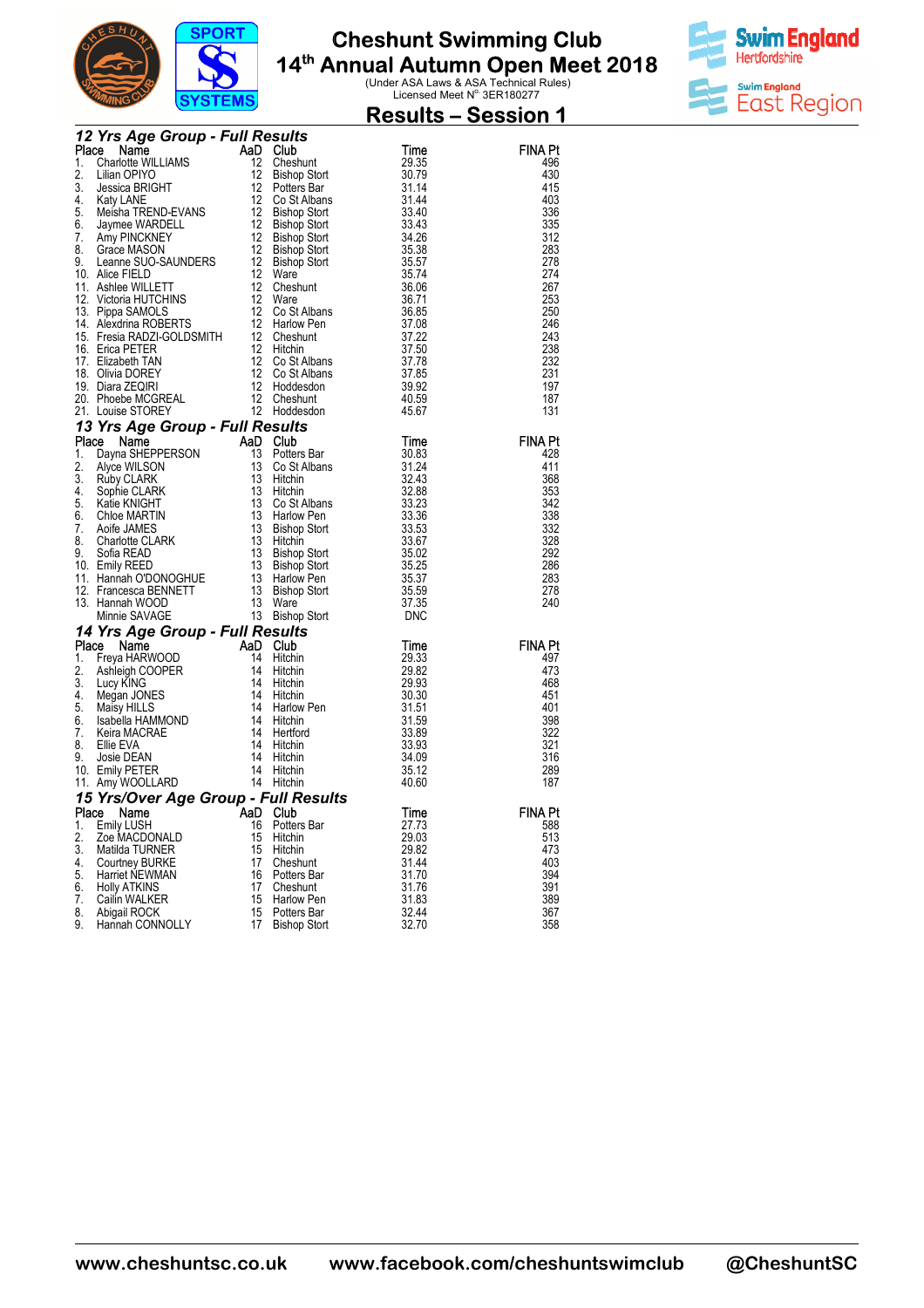



**Results – Session 1** 

#### **EVENT 110 Boys 09 Yrs/Over 50m Freestyle**

|          | 09 Yrs Age Group - Full Results<br><b>09 Yrs Age Group - Full Results<br/> 1.</b> Zak FELLOWS<br>1. Zak FELLOWS<br>3. Cooper SMITH<br>3. Charlie COX<br>3. Charlie COX<br>4. Alfie WHITMAN<br>5. George JONES<br>4. Alfie WHITMAN<br>5. George JONES<br>4. Alfie WHITMAN<br>5. George JONES<br>5            |          | <b>sults<br/>Club</b><br>Cheshunt                                                                    |                |                |
|----------|-------------------------------------------------------------------------------------------------------------------------------------------------------------------------------------------------------------------------------------------------------------------------------------------------------------|----------|------------------------------------------------------------------------------------------------------|----------------|----------------|
|          |                                                                                                                                                                                                                                                                                                             |          |                                                                                                      |                | FINA Pt        |
|          |                                                                                                                                                                                                                                                                                                             |          |                                                                                                      |                | 166<br>139     |
|          |                                                                                                                                                                                                                                                                                                             |          |                                                                                                      |                | 103            |
|          |                                                                                                                                                                                                                                                                                                             |          |                                                                                                      |                | 93             |
|          |                                                                                                                                                                                                                                                                                                             |          |                                                                                                      |                | 89             |
|          |                                                                                                                                                                                                                                                                                                             |          |                                                                                                      |                | 80<br>79       |
|          |                                                                                                                                                                                                                                                                                                             |          |                                                                                                      |                | 75             |
|          |                                                                                                                                                                                                                                                                                                             |          |                                                                                                      |                | 66             |
|          |                                                                                                                                                                                                                                                                                                             |          |                                                                                                      |                | 61             |
|          |                                                                                                                                                                                                                                                                                                             |          |                                                                                                      |                | 61             |
|          |                                                                                                                                                                                                                                                                                                             |          |                                                                                                      |                |                |
| Place    | 10 Yrs Age Group - Full Results<br><b>Yrs Age Group - Full Results<br/> Ce Name AaD Club<br/> Dany FOREMAN 10 Potters Bar<br/> Leo SUO-SAUNDERS 10 Bishop Stort<br/> Thomas MOODY 10 Harlow Pen<br/> Daniel WILLIAMS 10 Cheshunt<br/> Filip BAK<br/> Filip BAK<br/> Tain PHILLIPS 10 Bishop Stort<br/> </b> |          | e <i>sults</i><br>Club<br>Potters Bar                                                                | Time           | <b>FINA Pt</b> |
| 1.       |                                                                                                                                                                                                                                                                                                             |          |                                                                                                      | 34.39          | 204            |
| 2.       |                                                                                                                                                                                                                                                                                                             |          |                                                                                                      | 35.70          | 182            |
| 3.       |                                                                                                                                                                                                                                                                                                             |          |                                                                                                      | 36.59          | 169            |
| 4.<br>5. |                                                                                                                                                                                                                                                                                                             |          |                                                                                                      | 37.96<br>38.72 | 152<br>143     |
| 6.       |                                                                                                                                                                                                                                                                                                             |          |                                                                                                      | 40.57          | 124            |
| 7.       |                                                                                                                                                                                                                                                                                                             |          |                                                                                                      | 40.85          | 121            |
| 8.       |                                                                                                                                                                                                                                                                                                             |          |                                                                                                      | 46.00          | 85             |
| 9.       |                                                                                                                                                                                                                                                                                                             |          |                                                                                                      | 49.13          | 70             |
|          | 10. Aaron PEIRCE                                                                                                                                                                                                                                                                                            |          |                                                                                                      | 51.41<br>DNC   | 61             |
|          | 11 Yrs Age Group - Full Results                                                                                                                                                                                                                                                                             |          |                                                                                                      |                |                |
|          | 11 Yrs Age Group - Full Results<br>Name Man Club<br>11 Harlow Pen<br>2. Ethan HOWARD<br>11 Harlow Pen<br>3.3.31<br>2. Ethan HOWARD<br>11 Harlow Pen<br>11 Harlow Pen<br>3.3.34<br>4. James GOURPINAR<br>4. James RENTON<br>6. Kai FELLOWS<br>6. Kai FELL                                                    |          |                                                                                                      |                | <b>FINA Pt</b> |
|          |                                                                                                                                                                                                                                                                                                             |          |                                                                                                      |                | 246            |
|          |                                                                                                                                                                                                                                                                                                             |          |                                                                                                      |                | 242            |
|          |                                                                                                                                                                                                                                                                                                             |          |                                                                                                      |                | 224            |
|          |                                                                                                                                                                                                                                                                                                             |          |                                                                                                      |                | 215<br>196     |
|          |                                                                                                                                                                                                                                                                                                             |          |                                                                                                      |                | 195            |
|          |                                                                                                                                                                                                                                                                                                             |          |                                                                                                      |                | 190            |
|          |                                                                                                                                                                                                                                                                                                             |          |                                                                                                      |                | 180            |
|          |                                                                                                                                                                                                                                                                                                             |          |                                                                                                      |                | 174            |
|          |                                                                                                                                                                                                                                                                                                             |          |                                                                                                      |                | 172<br>172     |
|          |                                                                                                                                                                                                                                                                                                             |          |                                                                                                      |                | 167            |
|          |                                                                                                                                                                                                                                                                                                             |          |                                                                                                      |                | 167            |
|          |                                                                                                                                                                                                                                                                                                             |          |                                                                                                      |                | 162            |
|          |                                                                                                                                                                                                                                                                                                             |          |                                                                                                      |                | 153<br>132     |
|          |                                                                                                                                                                                                                                                                                                             |          |                                                                                                      |                | 104            |
|          |                                                                                                                                                                                                                                                                                                             |          |                                                                                                      |                |                |
|          | 12 Yrs Age Group - Full Results                                                                                                                                                                                                                                                                             |          | Hitchin<br><b>Club</b><br>Potters Bar<br>Co St Albans<br>Hertford<br>Co St Albans<br><sup>Ware</sup> |                |                |
|          | Place Name<br><b>Example 1 Developed AD Club</b><br>Jake MOORE<br>Fergus REID<br>Alexander FEENEY<br>12 Co St<br>Alexander FEENEY<br>12 Potter<br>Henry ROBERTS<br>Daniel HOLLISS<br>Callum COX<br>12 Co St<br>Callum COX<br>12 Co St                                                                       |          |                                                                                                      | Time           | <b>FINA Pt</b> |
| 1.       |                                                                                                                                                                                                                                                                                                             |          |                                                                                                      | 30.72          | 286            |
| 2.<br>3. |                                                                                                                                                                                                                                                                                                             |          |                                                                                                      | 31.08<br>31.29 | 276<br>271     |
| 4.       |                                                                                                                                                                                                                                                                                                             |          |                                                                                                      | 31.63          | 262            |
| 5.       |                                                                                                                                                                                                                                                                                                             |          |                                                                                                      | 32.43          | 243            |
|          | 6. Callum COX                                                                                                                                                                                                                                                                                               |          | 12 Ware                                                                                              | 32.45          | 243            |
| 7.       | Oliver MANN                                                                                                                                                                                                                                                                                                 | 12       | Co St Albans                                                                                         | 32.55          | 241            |
| 8.<br>9. | David BADCOCK<br>Godfrey OBENG                                                                                                                                                                                                                                                                              | 12<br>12 | <b>Bishop Stort</b><br>Cheshunt                                                                      | 33.51<br>34.12 | 221<br>209     |
|          | 10. Tommy LIDDIARD                                                                                                                                                                                                                                                                                          | 12       | Ware                                                                                                 | 35.14          | 191            |
|          | 11. Samuel CARTER                                                                                                                                                                                                                                                                                           | 12       | <b>Bishop Stort</b>                                                                                  | 35.42          | 187            |
|          | 12. Sebastian CLARK                                                                                                                                                                                                                                                                                         | 12       | <b>Bishop Stort</b>                                                                                  | 35.43          | 186            |
|          | 13. Harrison EGERTON<br>14. Glennon LEE                                                                                                                                                                                                                                                                     | 12<br>12 | Ware<br>Harlow Pen                                                                                   | 35.50<br>36.72 | 185<br>167     |
|          | 15. Harry EAGLE                                                                                                                                                                                                                                                                                             |          | 12 Bishop Stort                                                                                      | 40.43          | 125            |
|          | 13 Yrs Age Group - Full Results                                                                                                                                                                                                                                                                             |          |                                                                                                      |                |                |
| Place    | Name                                                                                                                                                                                                                                                                                                        |          | AaD Club                                                                                             | Time           | <b>FINA Pt</b> |
| 1.       | James COLEMAN                                                                                                                                                                                                                                                                                               | 13       | Co St Albans                                                                                         | 28.95          | 342            |
| 2.       | Jake EVANS                                                                                                                                                                                                                                                                                                  | 13       | Cheshunt                                                                                             | 30.45          | 294            |
| 3.<br>4. | Kye PARSONSON<br><b>Charlie STANBURY</b>                                                                                                                                                                                                                                                                    | 13<br>13 | Hertford<br>Potters Bar                                                                              | 30.47<br>31.29 | 293<br>271     |
| 5.       | Ethan IVELAW-CHAPMAN                                                                                                                                                                                                                                                                                        | 13       | Co St Albans                                                                                         | 31.32          | 270            |
| 6.       | Rowan MILLER                                                                                                                                                                                                                                                                                                | 13       | Hitchin                                                                                              | 32.19          | 249            |
| 7.       | <b>Jack BIRTWISTLE</b>                                                                                                                                                                                                                                                                                      | 13       | Co St Albans                                                                                         | 33.13          | 228            |
| 8.<br>9. | Elliot BALL<br>Ethan MAY                                                                                                                                                                                                                                                                                    | 13<br>13 | Potters Bar<br>Harlow Pen                                                                            | 33.53<br>33.62 | 220<br>218     |
|          | 10. Ethan RYAN                                                                                                                                                                                                                                                                                              | 13       | Harlow Pen                                                                                           | 34.00          | 211            |
|          | 11. Teddy BARBER                                                                                                                                                                                                                                                                                            | 13       | Potters Bar                                                                                          | 34.59          | 200            |
|          | 12. Harry BRUNTON                                                                                                                                                                                                                                                                                           |          | 13 Cheshunt                                                                                          | 36.35          | 173            |